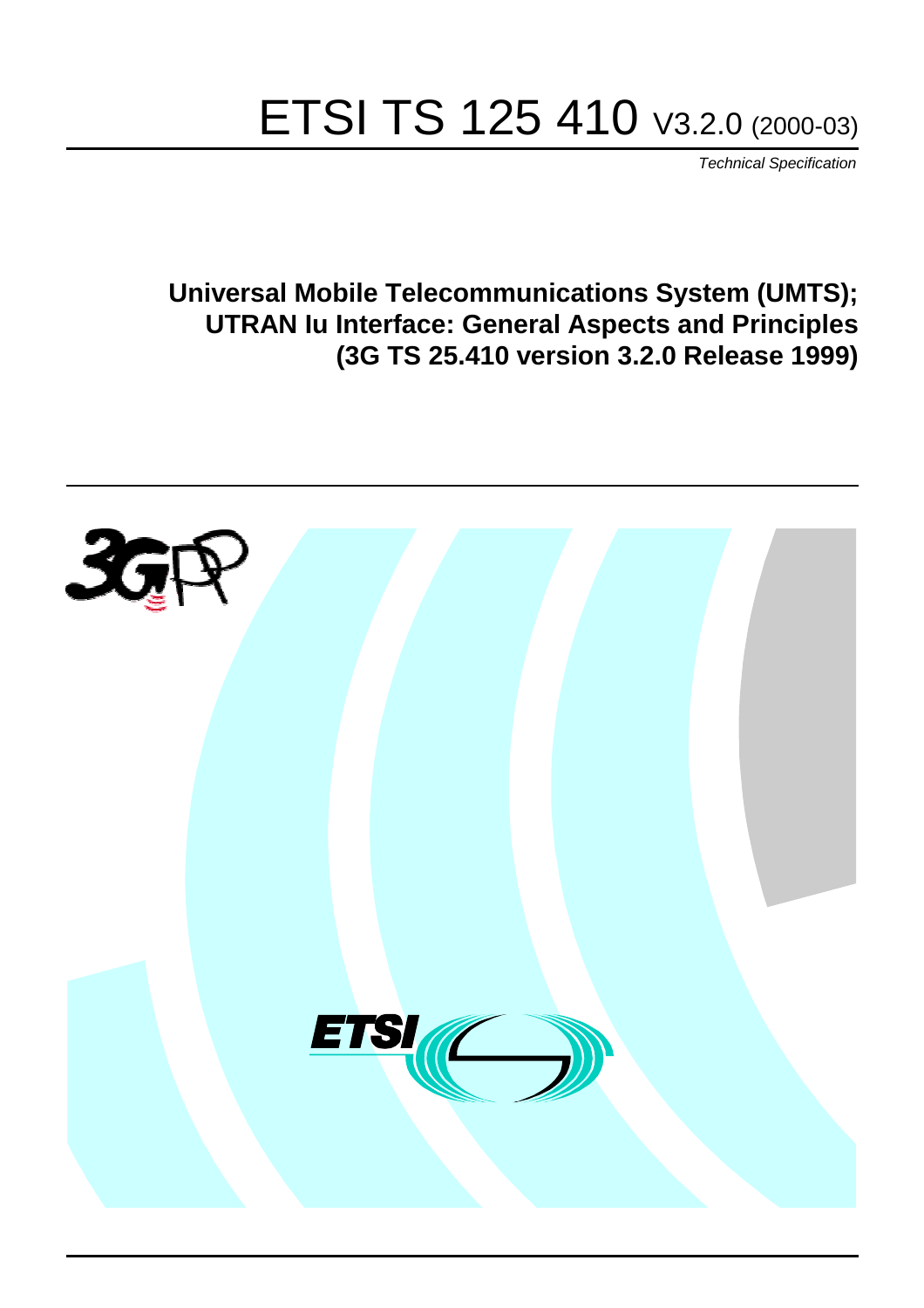**1**

Reference RTS/TSGR-0325410UR1

> Keywords UMTS

#### **ETSI**

#### 650 Route des Lucioles F-06921 Sophia Antipolis Cedex - FRANCE

Tel.: +33 4 92 94 42 00 Fax: +33 4 93 65 47 16

Siret N° 348 623 562 00017 - NAF 742 C Association à but non lucratif enregistrée à la Sous-Préfecture de Grasse (06) N° 7803/88

**Important notice**

Individual copies of the present document can be downloaded from: [http://www.etsi.org](http://www.etsi.org/)

The present document may be made available in more than one electronic version or in print. In any case of existing or perceived difference in contents between such versions, the reference version is the Portable Document Format (PDF). In case of dispute, the reference shall be the printing on ETSI printers of the PDF version kept on a specific network drive within ETSI Secretariat.

Users of the present document should be aware that the document may be subject to revision or change of status. Information on the current status of this and other ETSI documents is available at <http://www.etsi.org/tb/status>/

> If you find errors in the present document, send your comment to: <editor@etsi.fr>

#### **Copyright Notification**

No part may be reproduced except as authorized by written permission. The copyright and the foregoing restriction extend to reproduction in all media.

© European Telecommunications Standards Institute 2000.

All rights reserved.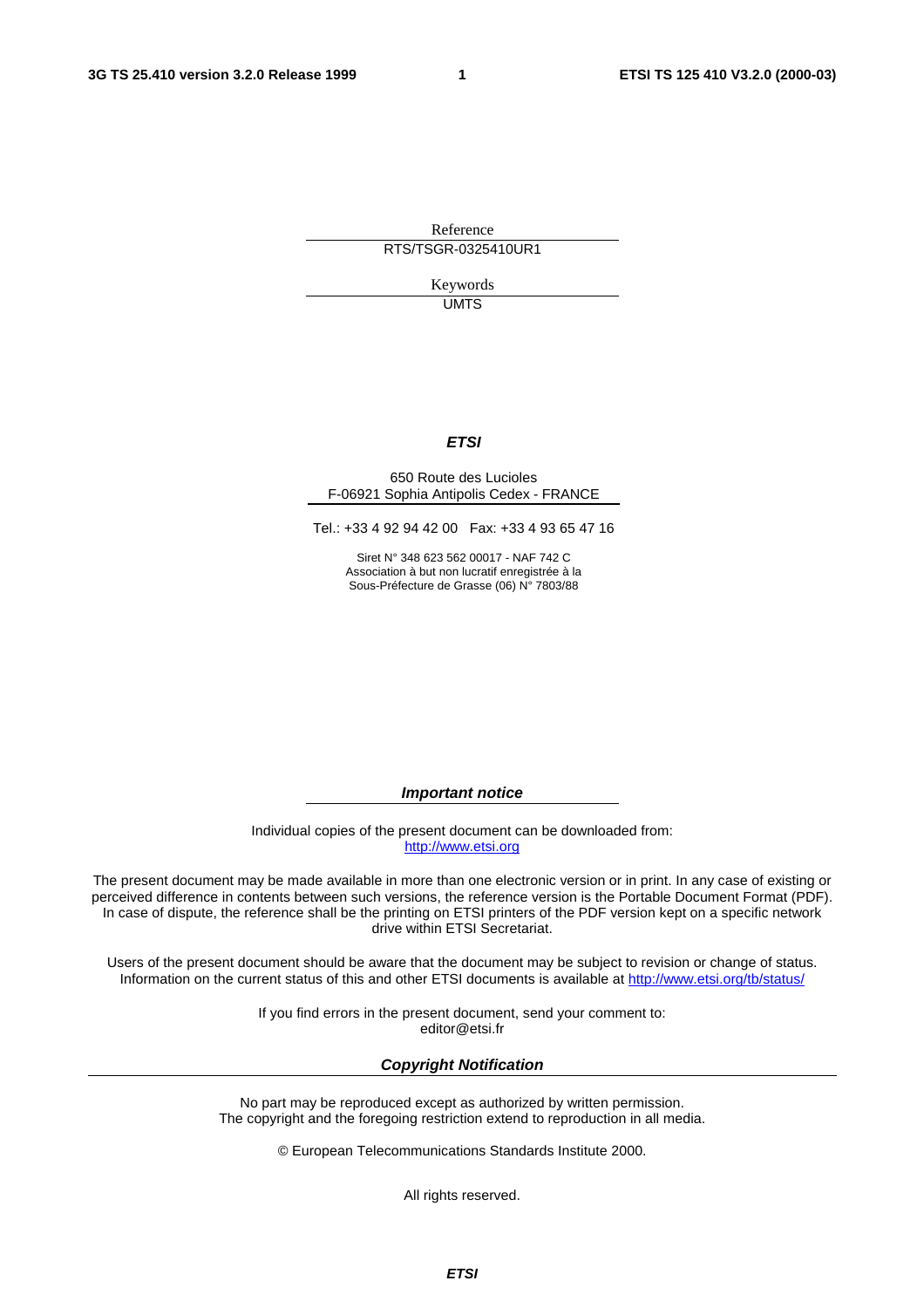## Intellectual Property Rights

IPRs essential or potentially essential to the present document may have been declared to ETSI. The information pertaining to these essential IPRs, if any, is publicly available for **ETSI members and non-members**, and can be found in SR 000 314: *"Intellectual Property Rights (IPRs); Essential, or potentially Essential, IPRs notified to ETSI in respect of ETSI standards"*, which is available from the ETSI Secretariat. Latest updates are available on the ETSI Web server [\(http://www.etsi.org/ipr](http://www.etsi.org/ipr)).

Pursuant to the ETSI IPR Policy, no investigation, including IPR searches, has been carried out by ETSI. No guarantee can be given as to the existence of other IPRs not referenced in SR 000 314 (or the updates on the ETSI Web server) which are, or may be, or may become, essential to the present document.

## Foreword

This Technical Specification (TS) has been produced by the ETSI 3<sup>rd</sup> Generation Partnership Project (3GPP).

The present document may refer to technical specifications or reports using their 3GPP identities, UMTS identities or GSM identities. These should be interpreted as being references to the corresponding ETSI deliverables.

The cross reference between GSM, UMTS, 3GPP and ETSI identities can be found under [www.etsi.org/key](http://www.etsi.org/key) .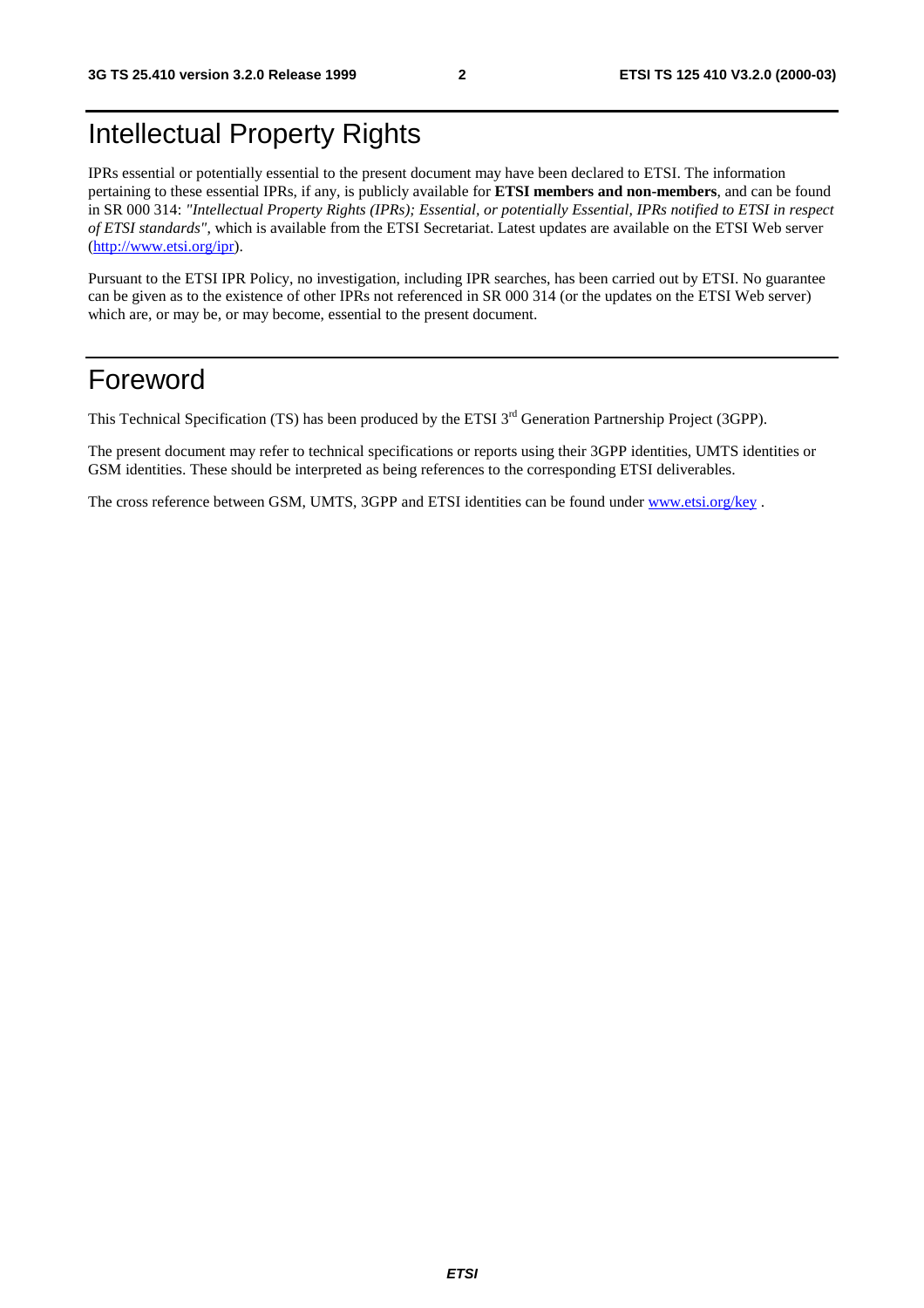$\overline{3}$ 

## Contents

| 1                      |  |  |  |
|------------------------|--|--|--|
| 2                      |  |  |  |
| 3                      |  |  |  |
| 3.1                    |  |  |  |
| 3.2                    |  |  |  |
| 4                      |  |  |  |
| 4.1                    |  |  |  |
| 4.1.1                  |  |  |  |
| 4.1.2                  |  |  |  |
| 4.2<br>4.3             |  |  |  |
| 4.4                    |  |  |  |
| 4.5                    |  |  |  |
| 4.5.1                  |  |  |  |
| 4.5.1.1                |  |  |  |
| 4.5.1.1.1              |  |  |  |
| 4.5.1.1.2              |  |  |  |
| 4.5.1.1.3<br>4.5.1.1.4 |  |  |  |
| 4.5.2                  |  |  |  |
| 4.5.2.1                |  |  |  |
| 4.5.2.2                |  |  |  |
| 4.5.3                  |  |  |  |
| 5                      |  |  |  |
| 5.1                    |  |  |  |
| 5.2                    |  |  |  |
| 5.2.1                  |  |  |  |
| 5.2.2                  |  |  |  |
| 5.2.3                  |  |  |  |
| 5.2.4<br>5.3           |  |  |  |
| 5.3.1                  |  |  |  |
| 5.3.2                  |  |  |  |
| 5.4                    |  |  |  |
| 5.4.1                  |  |  |  |
| 5.4.2                  |  |  |  |
| 5.4.3                  |  |  |  |
| 5.4.4<br>5.4.5         |  |  |  |
| 5.4.6                  |  |  |  |
| 5.4.7                  |  |  |  |
| 5.5                    |  |  |  |
| 5.5.1                  |  |  |  |
| 5.5.2                  |  |  |  |
| 5.6                    |  |  |  |
| 5.6.1<br>5.6.2         |  |  |  |
| 5.6.2.1                |  |  |  |
| 5.6.2.2                |  |  |  |
| 5.6.2.3                |  |  |  |
| 5.6.3                  |  |  |  |
| 5.7                    |  |  |  |
| 5.7.1                  |  |  |  |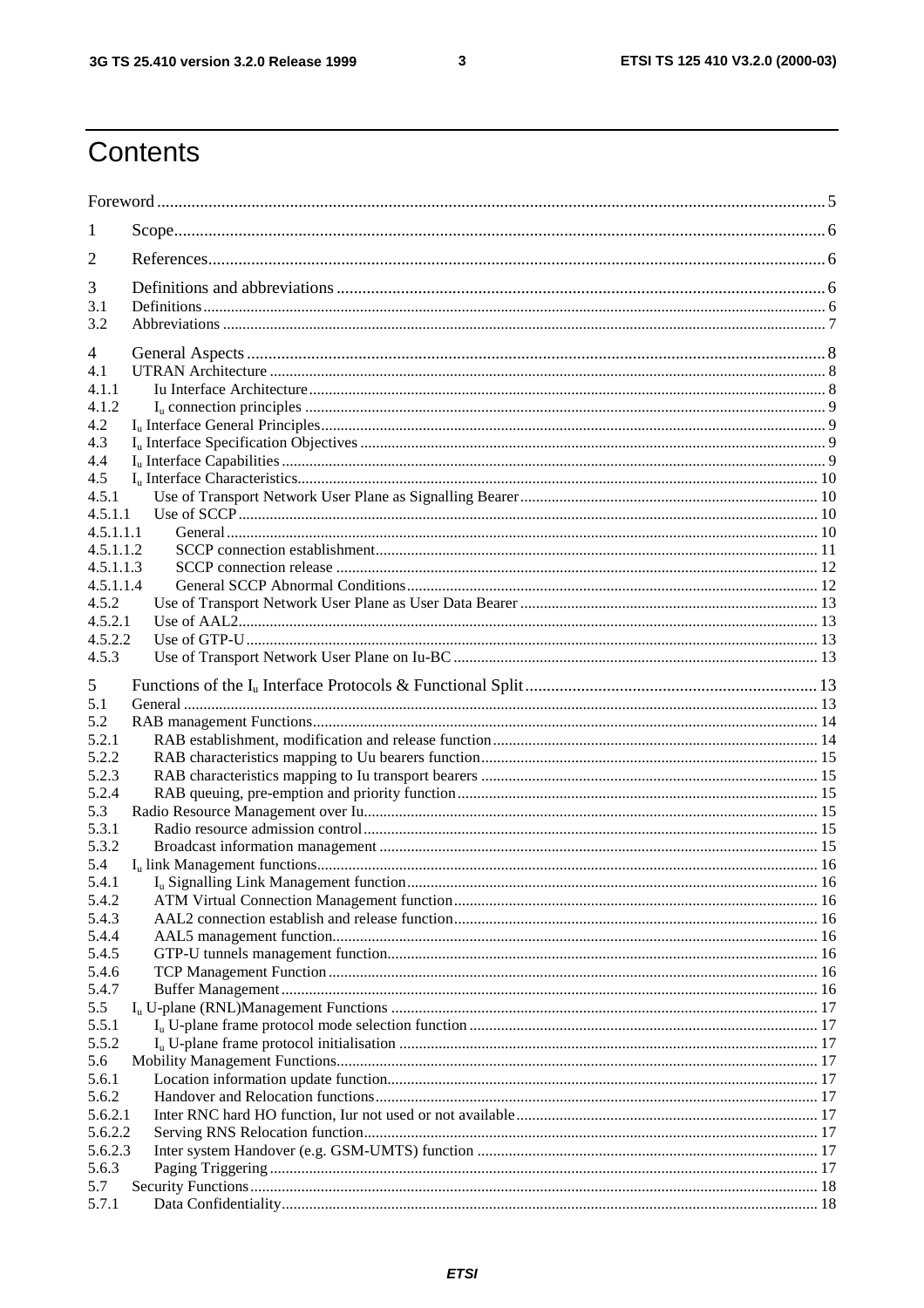$\overline{\mathbf{4}}$ 

| 5.7.1.1 |                               |  |
|---------|-------------------------------|--|
| 5.7.1.2 |                               |  |
| 5.7.2   |                               |  |
| 5.7.2.1 |                               |  |
| 5.7.2.2 |                               |  |
| 5.8     |                               |  |
| 5.8.1   |                               |  |
| 5.8.2   |                               |  |
| 5.8.3   |                               |  |
| 5.8.4   |                               |  |
| 5.9     |                               |  |
| 5.9.1   |                               |  |
| 6       |                               |  |
| 6.1     |                               |  |
| 6.2     |                               |  |
| 6.3     |                               |  |
| 6.4     |                               |  |
| $\tau$  |                               |  |
| 7.1     |                               |  |
| 7.2     |                               |  |
| 7.3     |                               |  |
| 7.4     |                               |  |
| 7.5     |                               |  |
| 7.6     |                               |  |
| 7.7     |                               |  |
|         | <b>Annex A (informative):</b> |  |
|         |                               |  |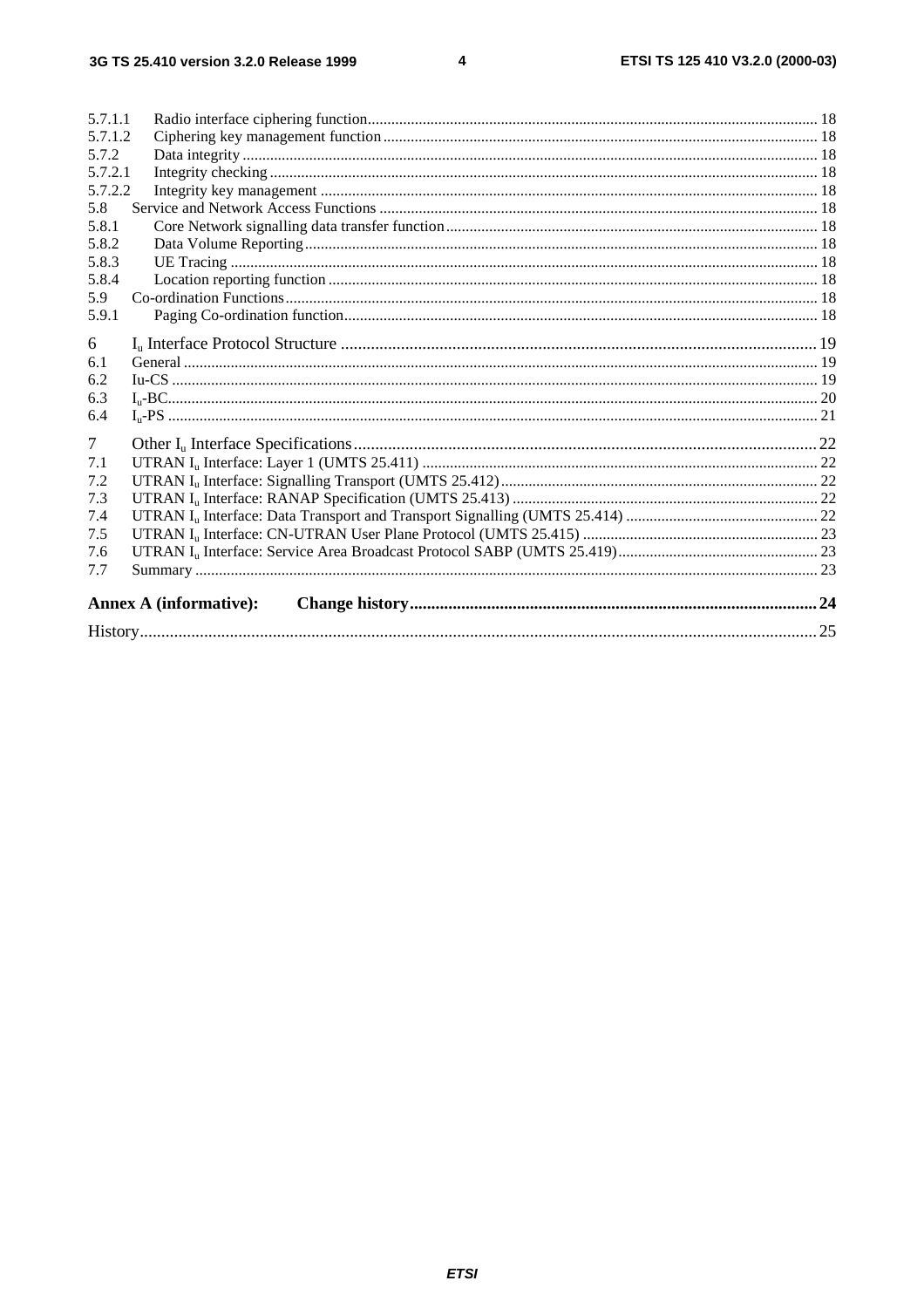## Foreword

This Technical Specification (TS) has been produced by the 3<sup>rd</sup> Generation Partnership Project (3GPP).

The contents of the present document are subject to continuing work within the TSG and may change following formal TSG approval. Should the TSG modify the contents of the present document, it will be re-released by the TSG with an identifying change of release date and an increase in version number as follows:

Version x.y.z

where:

- x the first digit:
	- 1 presented to TSG for information;
	- 2 presented to TSG for approval;
	- 3 or greater indicates TSG approved document under change control.
- y the second digit is incremented for all changes of substance, i.e. technical enhancements, corrections, updates, etc.
- z the third digit is incremented when editorial only changes have been incorporated in the document.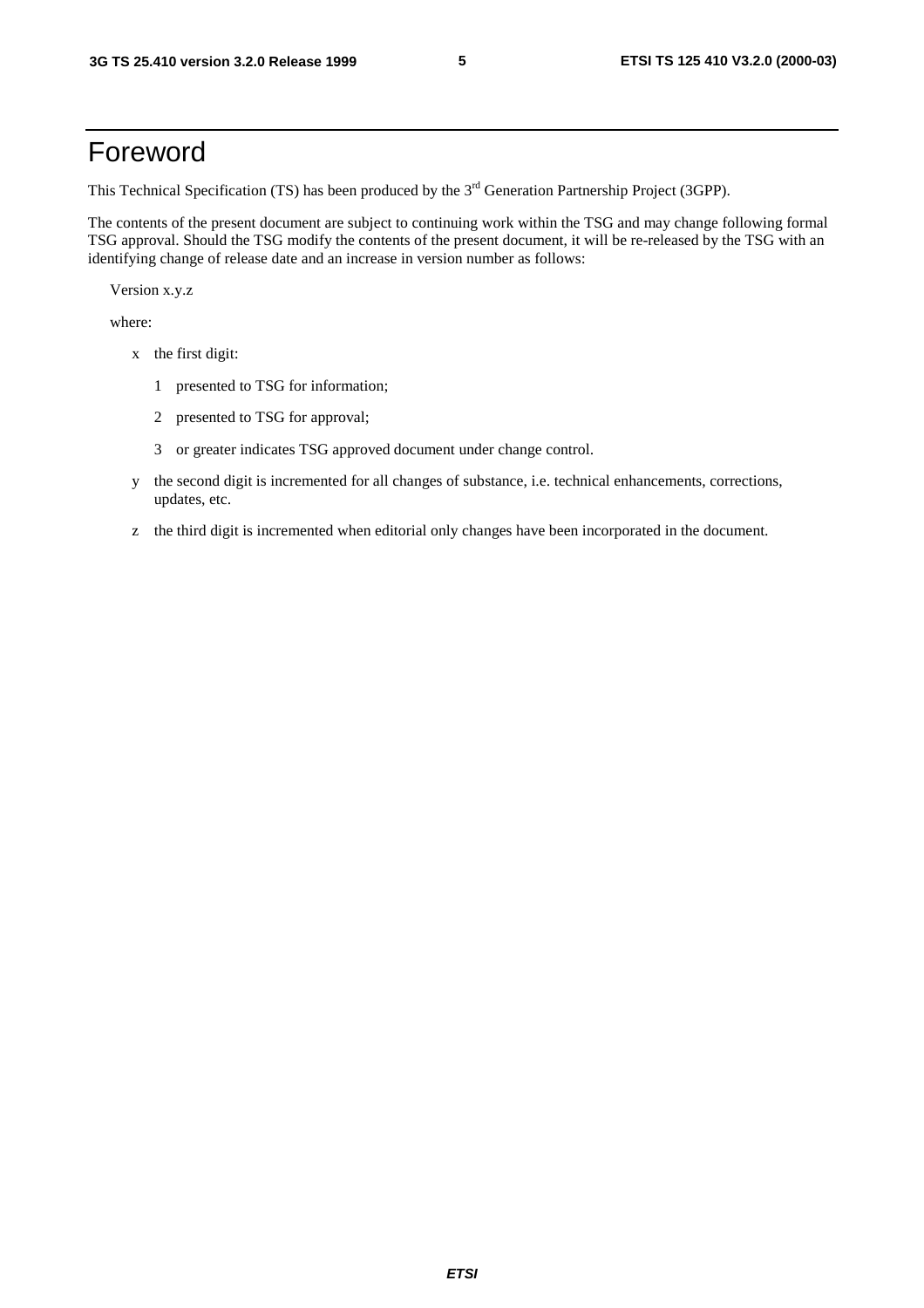## 1 Scope

The present document is an introduction to the UMTS 25.41x series of Technical Specifications that define the Iu interface for the interconnection of Radio Network Controller (RNC) component of the UMTS Terrestrial Radio Access Network (UTRAN) to the Core Network of the UMTS system.

## 2 References

The following documents contain provisions which, through reference in this text, constitute provisions of the present document.

- References are either specific (identified by date of publication, edition number, version number, etc.) or non-specific.
- For a specific reference, subsequent revisions do not apply.
- For a non-specific reference, the latest version applies.
- For this Release 1999 document, references to 3G documents are for Release 1999 versions (version 3.x.y).
- [1] UMTS 25.401: "UTRAN Overall Description".
- [2] UMTS 23.930: "Iu Principles".
- [3] UMTS 23.110: "UMTS Access Stratum; Services and Functions".
- [4] UMTS 25.411: "UTRAN Iu Interface: Layer 1".
- [5] UMTS 25.412: "UTRAN Iu Interface: Signalling Transport".
- [6] UMTS 25.413: "UTRAN Iu Interface: RANAP Signalling".
- [7] UMTS 25.414: "UTRAN Iu Interface: Data Transport & Transport Signalling"
- [8] UMTS 25.415: "UTRAN Iu Interface: CN-RAN User Plane Protocol".
- [9] ITU-T Recommendation Q.711 (7/96): "Functional description of the signalling connection control part".
- [10] ITU-T Recommendation Q.712 (7/96): "Definition and function of signalling connection control part messages".
- [11] ITU-T Recommendation Q.713 (7/96): "Signalling connection control part formats and codes".
- [12] ITU-T Recommendation Q.714 (7/96): "Signalling connection control part procedures".
- [13] UMTS 23.003: "Numbering, Addressing and Identification".
- [14] UMTS 25.419: "UTRAN Iu Interface: Service Area Broadcast Protocol SABP".
- [15] UMTS 23.110: "UMTS Access Stratum; Services and Functions".

## 3 Definitions and abbreviations

### 3.1 Definitions

For the purposes of the present document, the terms and definitions given in [1] apply.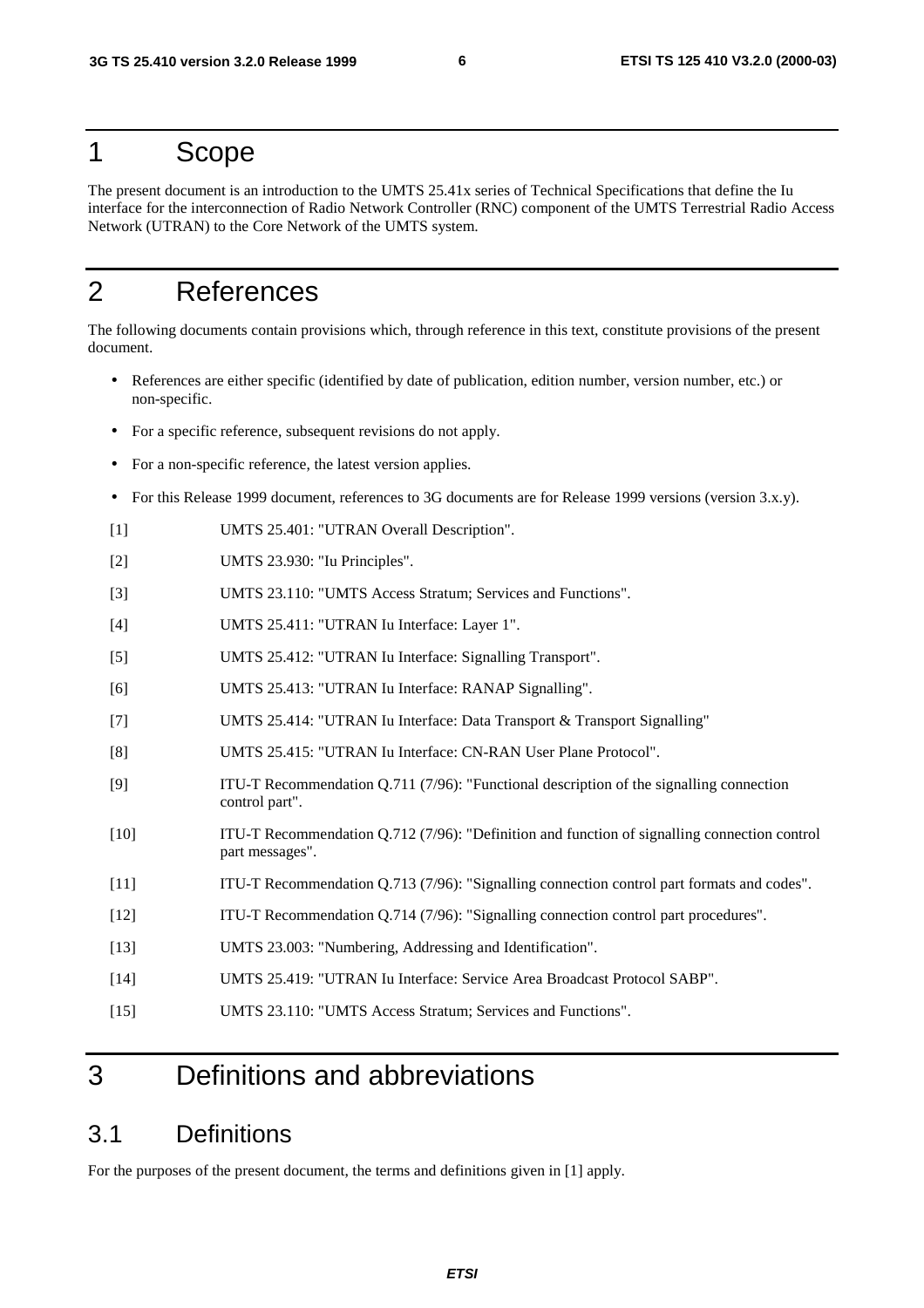## 3.2 Abbreviations

For the purposes of the present document, the following abbreviations apply:

| 3G-MSC        | 3 <sup>rd</sup> Generation Mobile Switching Centre   |
|---------------|------------------------------------------------------|
| 3G-SGSN       | 3 <sup>rd</sup> Generation Serving GPRS Support Node |
| AAL           | <b>ATM Adaptation Layer</b>                          |
| <b>ATM</b>    | Asynchronous Transfer Mode                           |
| BC            | <b>Broadcast</b>                                     |
| <b>BSSMAP</b> | Base Station Subsystem Management Application Part   |
| <b>CBS</b>    | <b>Cell Broadcast Service</b>                        |
| CC            | <b>Connection Confirm</b>                            |
| <b>CN</b>     | <b>Core Network</b>                                  |
| CR            | <b>Connection Release</b>                            |
| <b>CREF</b>   | <b>Connection Refusal</b>                            |
| CS            | Circuit Switched                                     |
| GТ            | Global Title                                         |
| GTP-U         | <b>GPRS Tunnelling Protocol</b>                      |
| <b>IMSI</b>   | International Mobile Subscriber Identity             |
| IP            | <b>Internet Protocol</b>                             |
| <b>ISDN</b>   | <b>Integrated Services Digital Network</b>           |
| LA            | <b>Location Area</b>                                 |
| <b>NAS</b>    | Non Access Stratum                                   |
| O&M           | <b>Operation and Maintenance</b>                     |
| <b>PS</b>     | Packet Switched                                      |
| <b>PSTN</b>   | Public Switched Telephone Network                    |
| <b>PVC</b>    | Permanent Virtual Circuit                            |
| QoS           | Quality of Service                                   |
| RA            | Routing Area                                         |
| <b>RAB</b>    | Radio Access Bearer                                  |
| <b>RANAP</b>  | Radio Access Network Application Part                |
| <b>RLP</b>    | Radio Link Protocol                                  |
| <b>RNC</b>    | Radio Network Controller                             |
| <b>RNL</b>    | Radio Network Layer                                  |
| <b>RRC</b>    | Radio Resource Control                               |
| <b>SA</b>     | Service Area                                         |
| SABP          | Service Area Broadcast Protocol                      |
| SAP           | Service Access Point                                 |
| <b>SCCP</b>   | <b>Signalling Connection Control Part</b>            |
| <b>SPC</b>    | <b>Signalling Point Code</b>                         |
| <b>SRNS</b>   | Serving Radio Network Subsystem                      |
| SSN           | Sub-System Number                                    |
| <b>SVC</b>    | <b>Switched Virtual Circuit</b>                      |
| TCP           | <b>Transmission Control Protocol</b>                 |
| UE            | User Equipment                                       |
| <b>UDP</b>    | <b>User Datagram Protocol</b>                        |
| UP            | <b>User Plane</b>                                    |
| <b>URA</b>    | <b>UTRAN Registration Area</b>                       |
| <b>UTRAN</b>  | <b>UMTS Terrestrial Radio Access Network</b>         |
| <b>VC</b>     | Virtual Circuit                                      |
|               |                                                      |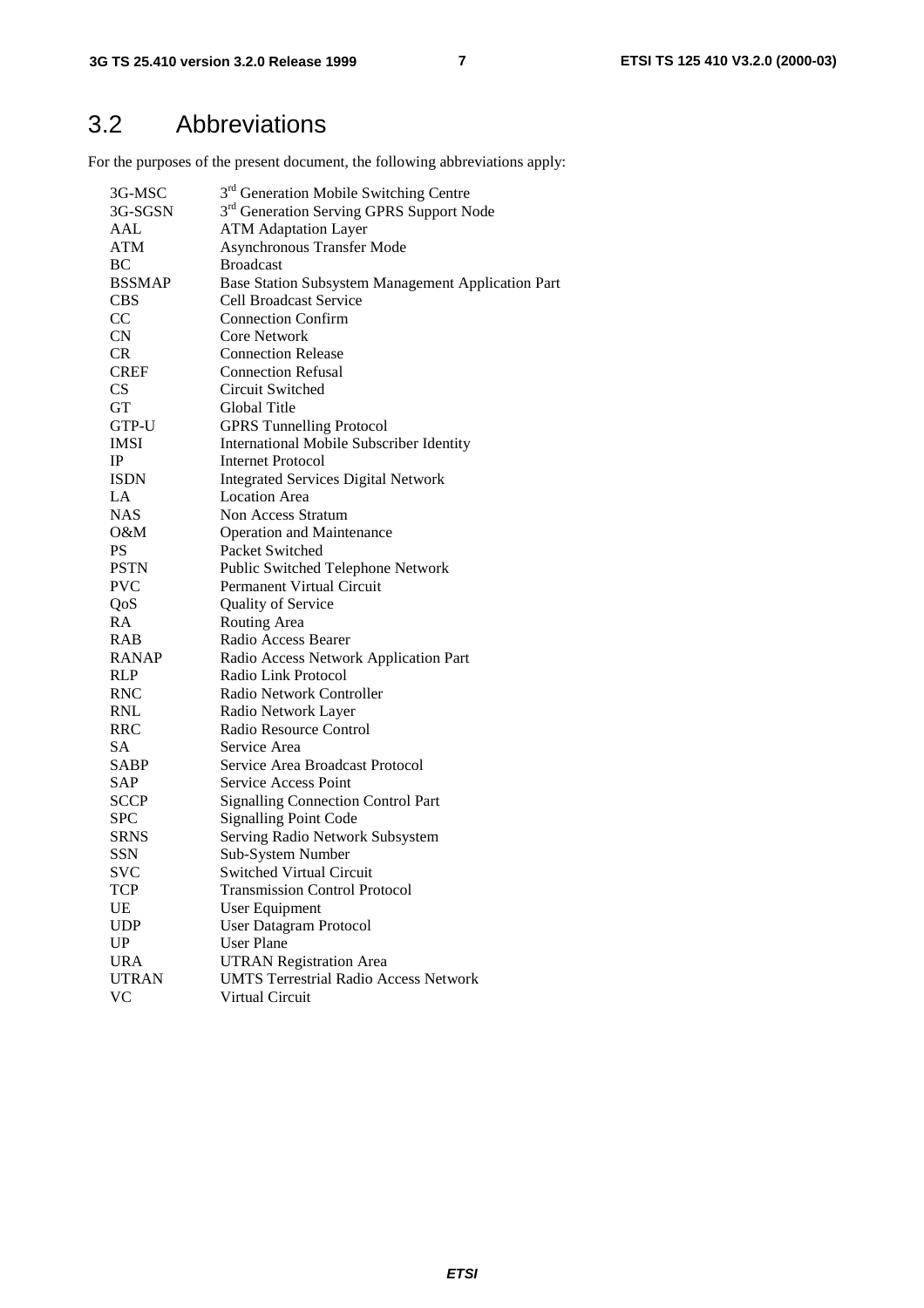## 4 General Aspects

### 4.1 UTRAN Architecture

#### 4.1.1 Iu Interface Architecture

The overall UMTS architecture and UTRAN architectures are described in [1]. This subclause specifies only the architecture of the Iu interface, and shall not constrain the network architecture of either Core or Radio Access Networks.

The I<sub>u</sub> interface is specified at the boundary between the Core Network and UTRAN. Figure 4.1 depicts the logical division of the  $I_{\mu}$  interface. From the Iu perspective, the UTRAN access point is an RNC.



**Iu Interface**



The Iu interface towards the PS-domain of the core network is called Iu-PS, and the Iu interface towards the CS-domain is called Iu-CS. The differences between Iu-CS and Iu-PS are treated elsewhere in this specification. The Iu interface to the Broadcast domain is called Iu-BC.

There shall not be more than one Iu interface (Iu-CS) towards the CS domain and one Iu interface (Iu-PS) towards the PS-domain from any one RNC. There may be multiple Iu interfaces (Iu-BC) from an RNC towards the Broadcast domain.

In the separated core network architecture, this means that there shall be separate signalling and user data connections towards the PS and CS domains – this applies in both transport and radio network layers.

In the combined architecture, there shall be separate connections in the user plane towards the PS and CS domains (in both transport and radio network layers). In the control plane, there shall be separate SCCP connections to the two logical domains.

In either architecture, there can be several RNCs within UTRAN and so UTRAN may have several I<sub>n</sub> access points towards the Core Network. As a minimum, each Iu access point (in UTRAN or CN) shall independently fulfil the requirements of the relevant Iu specifications (25.41x series – see clause 7).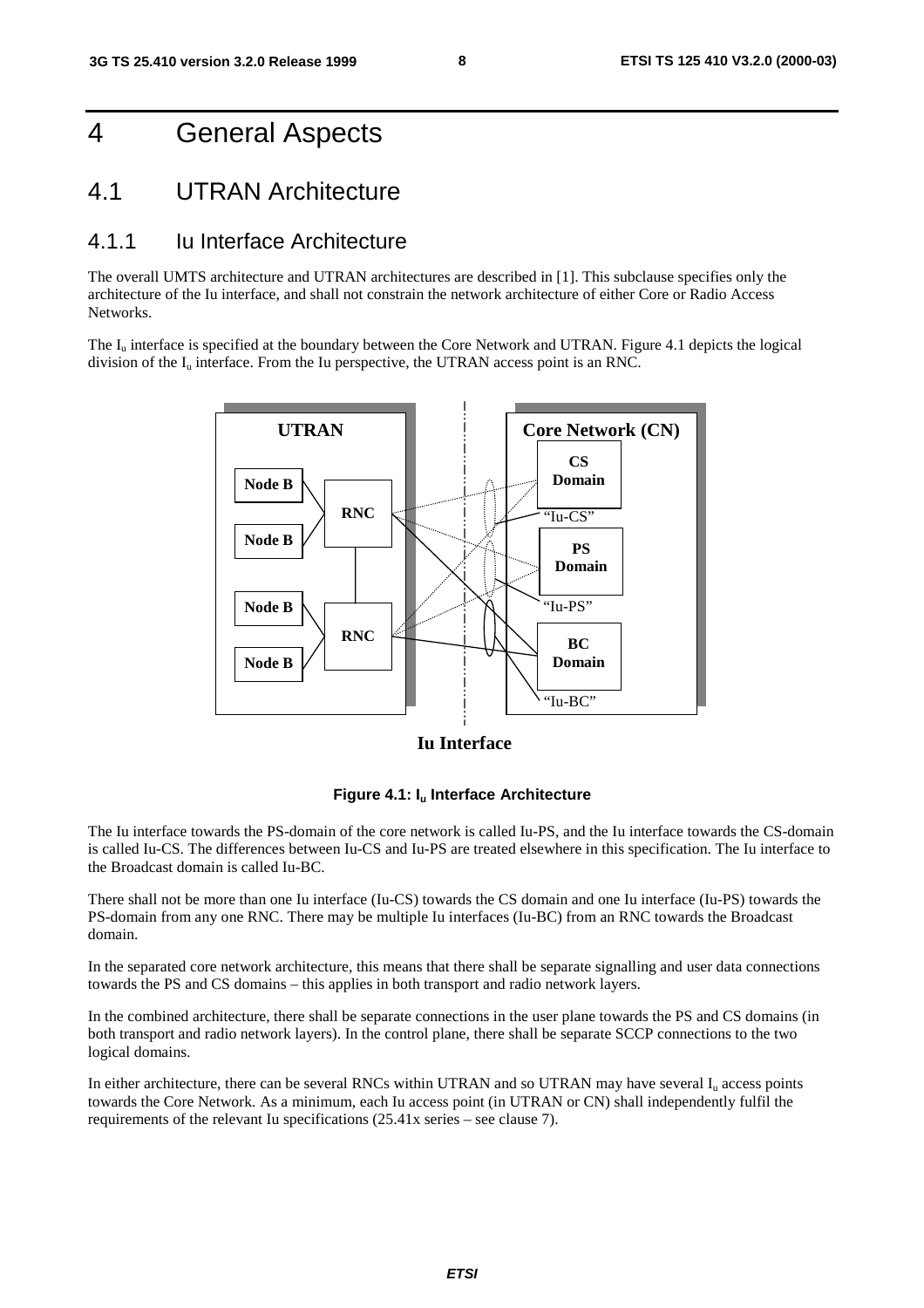#### 4.1.2 Iu connection principles

The Iu interface has a hierarchical architecture where one higher layer entity controls several lower layer entities. The hierarchy for the CN - UTRAN signalling connection end points is described below:

- Each CN Access Point may be connected to one or more UTRAN Access Points.
- For the PS and CS domains, each UTRAN Access Point shall not be connected to more than one CN Access Point per CN domain.
- For the BC domain, each UTRAN Access Point may be connected to one or more CN Access Points.

### 4.2 I<sub>u</sub> Interface General Principles

From a UTRAN perspective, maximising the commonality of the various protocols that flow on the Iu interface is desirable. This means at the minimum that:

- A common set of radio access bearer services will be offered by UTRAN to the Core Network nodes, regardless of their type (e.g. 3G-MSC or 3G-SGSN).

There will be a common functional split between UTRAN and the Core Network nodes, regardless of their type (e.g. 3G-MSC or 3G-SGSN).

Signalling in the radio network control plane shall not depend on the specific choice of transport layers.

## 4.3 I<sub>u</sub> Interface Specification Objectives

The following objectives are partly derived from [2].

The  $I_{\text{u}}$  interface shall be specified such that it can support:

- the interconnection of RNCs with Core Network Access Points within a single PLMN.
- the interconnection of RNCs with Core Network Access Points irrespective of the manufacturer of any of the elements.
- all UMTS services.

The  $I_{\rm u}$  interface shall facilitate the use of the same RNC, MSC or SGSN in all PLMNs.

The  $I_{\rm u}$  interface shall facilitate the sharing of transport technology between Iu-PS and Iu-BC.

The  $I_{\text{u}}$  interface shall allow interworking to the GSM Core Network.

Independence between the protocol layers and between control and user planes shall be maintained on the Iu interface.

The  $I<sub>u</sub>$  interface shall allow independent evolution of technologies within the Core, Radio Access and Transport **Networks**.

The  $I_u$  interface shall allow separate evolution of O&M facilities.

The  $I_{\rm u}$  interface shall be standardised as an open and multi-vendor interface.

The Iu interface specifications shall facilitate the migration of some services from the CS-domain to the PS-domain. In particular, the RANAP protocol shall be common to both PS and CS domains, and the  $I<sub>u</sub>$  user plane protocol(s) shall be independent of the core network domain (PS or CS), except where a specific feature is only required for one domain.

### 4.4 Iu Interface Capabilities

The following capabilites are derived from the requirements described in [2].

The  $I_u$  interface supports: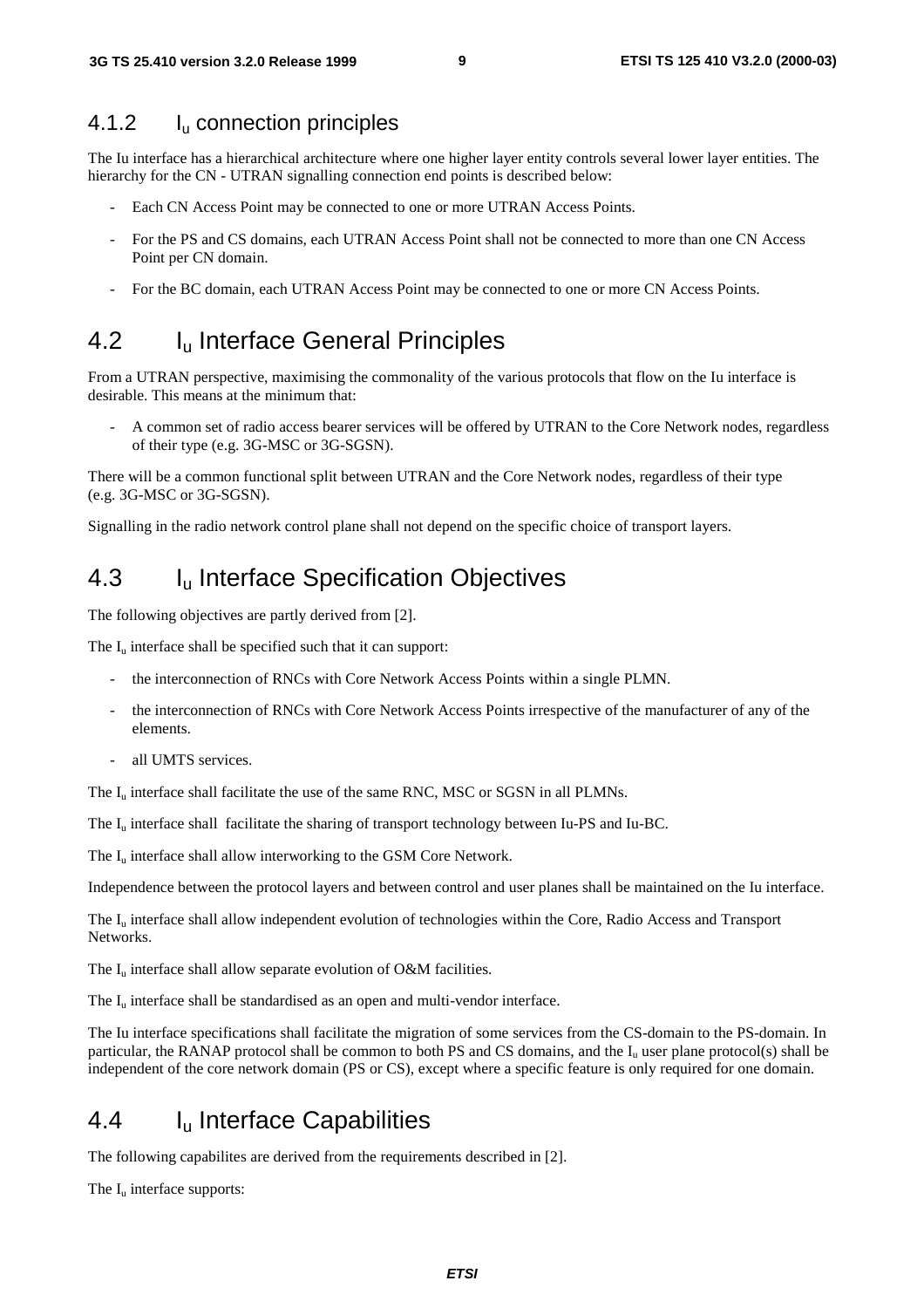- procedures to establish, maintain and release Radio Access Bearers;
- procedures to perform intra-system handover, inter-system handover and SRNS relocation;
- procedures to support the Cell Broadcast service;
- a set of general procedures, not related to a specific UE;
- the separation of each UE on the protocol level for user specific signalling management;
- the transfer of NAS signalling messages between UE and CN;
- location services by transferring requests from the CN to UTRAN, and location information from UTRAN to CN. The location information may comprise a geographical area identifier or global co-ordinates with uncertainty parameters;
- simultaneous access to multiple CN domains for a single UE;
- mechanisms for resource reservation for packet data streams.

## 4.5 Iu Interface Characteristics

### 4.5.1 Use of Transport Network User Plane as Signalling Bearer

#### 4.5.1.1 Use of SCCP

#### 4.5.1.1.1 General

The SCCP is used to support signalling messages between the CNs and the RNC. One user function of the SCCP, called Radio Access Network Application Part (RANAP), is defined. The RANAP uses one signalling connection per active UE and CN for the transfer of layer 3 messages.

Both connectionless and connection-oriented procedures are used to support the RANAP. TS 25.413 explains whether connection oriented or connectionless services should be used for each layer 3 procedure.

RANAP may use SSN, SPC and/or GT and any combination of them as addressing schemes for the SCCP. Which of the available addressing scheme to use for the SCCP is an operator matter.

When GT addressing is utilised, the following settings shall be used:

- SSN Indicator  $= 1$  (RANAP SSN as defined in [13] shall always be included).
- Global Title Indicator = 0100 (GT includes translation type, numbering plan, encoding scheme and nature of address indicator).
- Translation Type  $= 0000 0000$  (not used).
- Numbering Plan =  $0001$  (E.163/4).
- Nature of Address Indicator =  $000\,0100$  (International Significant Number).
- Encoding Scheme  $= 0001$  or 0010 (BCD, odd or even).
- Routing indicator = 0 or 1 (route on GT or PC/SSN).

When used, the GT shall be the E.164 address of the relevant node.

The following subclauses describe the use of SCCP connections for RANAP transactions. Subclause 4.5.1.2 describes the connection establishment procedures. Subclause 4.5.1.3 describes the connection release procedures. Subclause 4.5.1.4 describes abnormal conditions.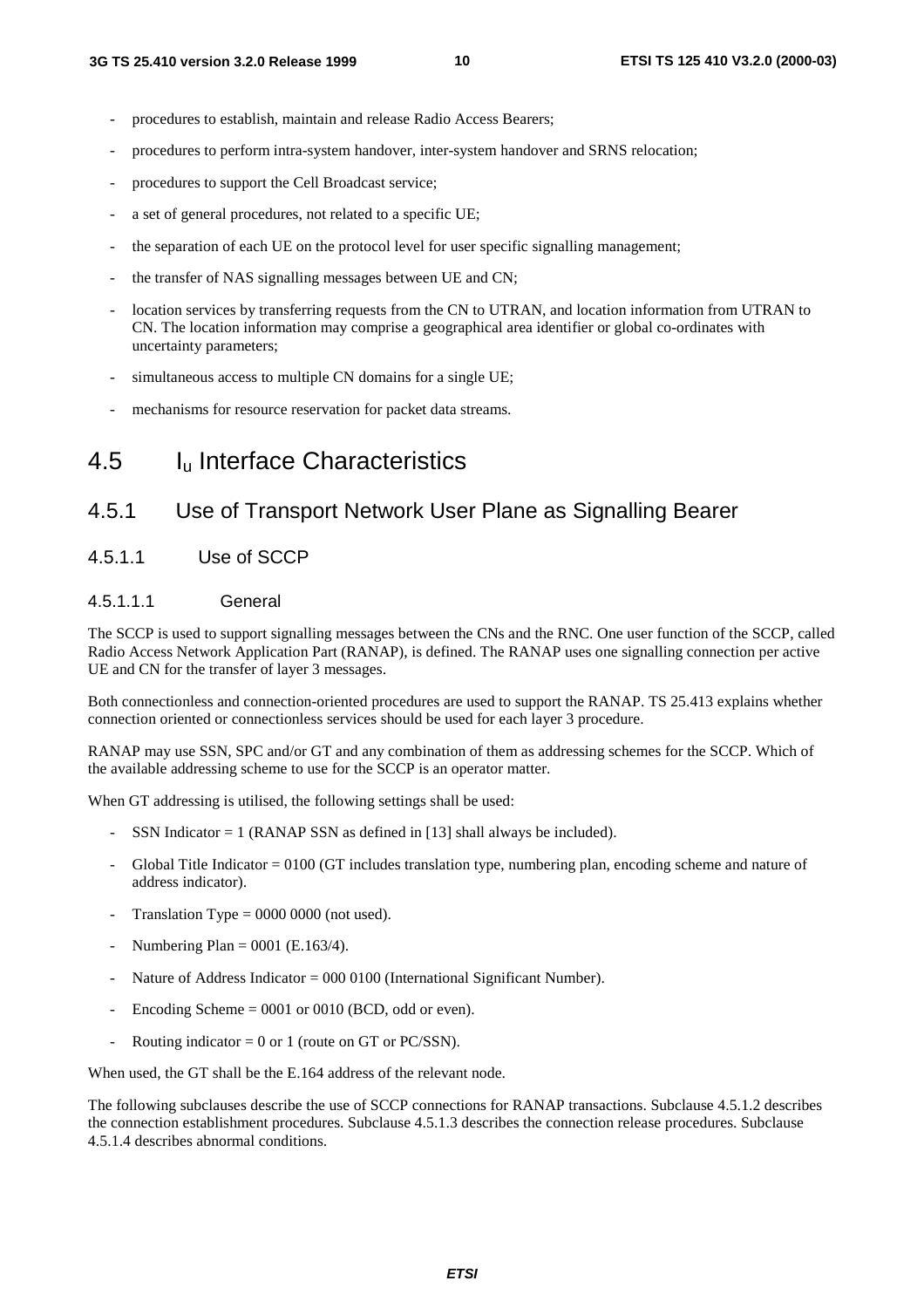#### 4.5.1.1.2 SCCP connection establishment

A new SCCP connection is established when information related to the communication between a UE and the network has to be exchanged between RNC and CN, and no SCCP connection exists between the CN and the RNC involved, for the concerned UE.

Various SCCP connection establishment cases have to be distinguished:

- i) RNC Initiated SCCP Signalling Connection;
- ii) CN Initiated SCCP Signalling Connection.

The above cases are the only cases currently identified for SCCP connection establishment. Others may emerge in the future.

#### 4.5.1.1.2.1 Establishment procedure in case i

The SCCP signalling connection establishment is initiated, by the RNC, at the reception of the first layer 3 non access stratum message from the UE.

#### **Initiation**

The RNC sends SCCP connection request message to the Core Network. A RANAP message is included in the user data field of the SCCP connection request message.

#### **Termination**

#### **- successful outcome**

The SCCP connection confirm message, which may optionally contain a connection oriented RANAP message in the user data field, is returned to the RNC.

#### **- unsuccessful outcome**

If the SCCP signalling connection establishment fails, an SCCP connection refusal message will be sent back to the RNC. This message may contain a transparent message to be sent to the UE.

For more information on how the RANAP procedure Initial UE message is handled, please see the elementary procedure Initial UE message in TS 25.413 [6].

> RNC CN  $CR$   $SSN=RANAP$ ,  $al=x$ ,  $RANAP$  message} CC {a1=y,a2=x, RANAP message or no user data} <----------------------------------------- or CREF{a2=x, RANAP message or no user data} <----------------------------------------- a1 = source local reference, a2 = destination local reference, x = SCCP connection reference at the RNC, y = SCCP connection reference at the CN.

#### **Figure 4.2: Setting-up of RNC Initiated SCCP Signalling Connection**

#### 4.5.1.1.2.2 Establishment procedure in case ii

The SCCP signalling connection establishment is initiated, by the Core Network, in connection with performing a Relocation.

#### **Initiation**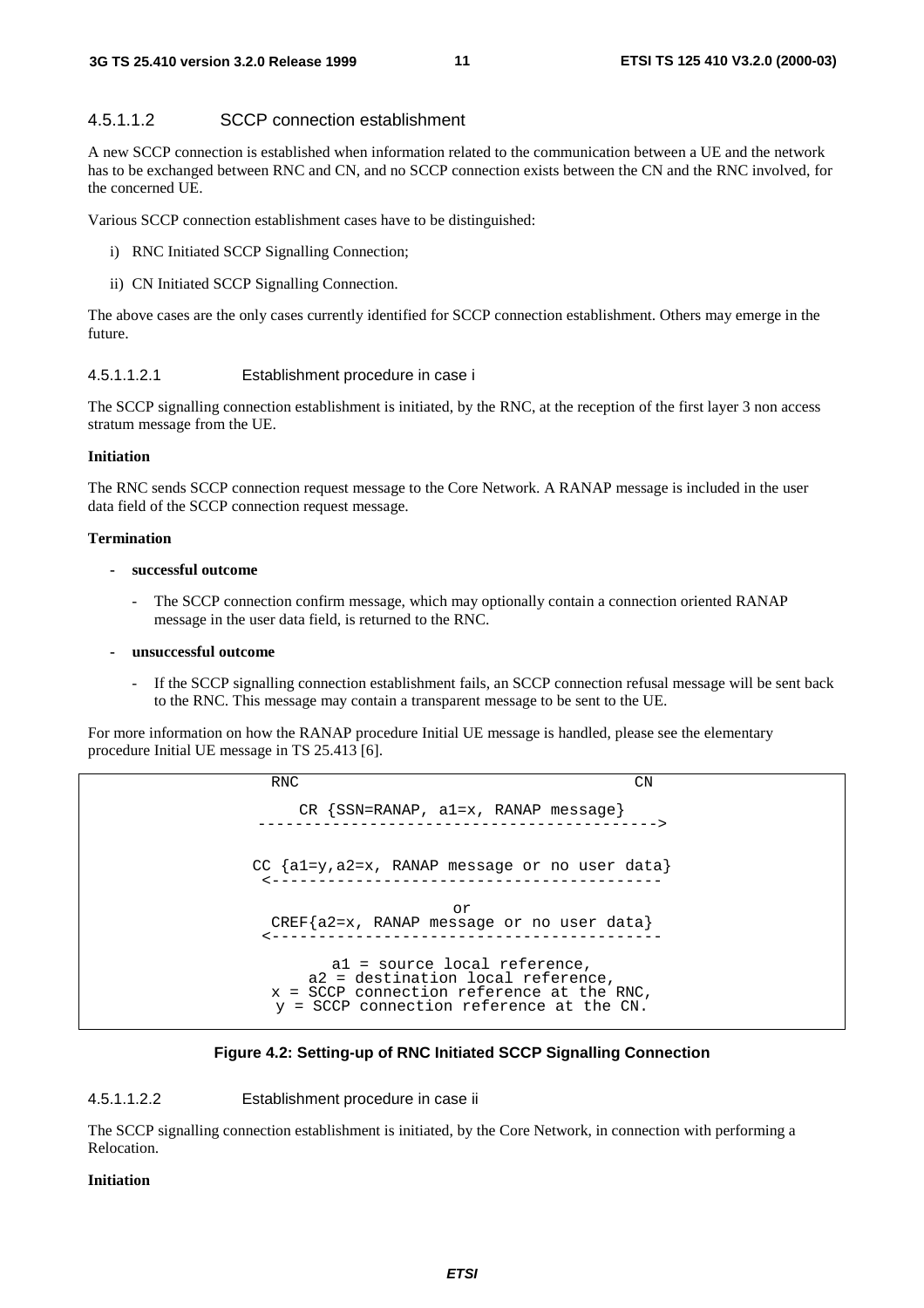The Core Network initiates the connection establishment by sending an SCCP connection request message to the RNC. Optionally, a RANAP message may be included in the user data field of the SCCP connection request message.

#### **Termination**

- **successful outcome**
	- The SCCP connection confirm message, which may optionally contain a connection oriented RANAP message in the user data field, is returned to the Core Network.
- **unsuccessful outcome**
	- If the SCCP signalling connection establishment fails, an SCCP connection refusal message will be sent back to the Core Network. This message may contain a RANAP message in the user data field.

RNC CN  $CR$   $\{SSN=RANAP, al=y, RANAP$  message or no user data} CC  $\{a1=x, a2=y, RANAP message or no user data\}$ or CREF{a2=y, RANAP message or no user data} ------------------------------------------> a1 = source local reference, a2 = destination local reference, x = SCCP connection reference at the RNC, y = SCCP connection reference at the CN.

#### **Figure 4.3: Setting-up of CN Initiated SCCP Signalling Connection**

#### 4.5.1.1.3 SCCP connection release

This procedure is always initiated at the Core Network side.

An SCCP connection is released when the CN realises that a given signalling connection is no longer required.

The CN sends a SCCP Released message.

#### 4.5.1.1.4 General SCCP Abnormal Conditions

If a user-out-of-service information or signalling-point-inaccessible information is received by the RANAP, no new attempt to establish SCCP connections towards the affected point code will be started until the corresponding user-inservice information or signalling-point-accessible information is received.

When a user-out-of-service information or signalling-point-inaccessible is received by the RNC, an optional timer may be started. When the timer expires, all the SCCP connections towards the affected point code will be released. When the user-in-service or signalling-point-accessible is received, the timer is stopped.

If for any reason an SCCP connection is released, the optional timer expires or a connection refusal is received while any of the RANAP procedures are being performed or while a dedicated resource is still allocated, the following actions are taken:

#### **At RNC:**

- Any RNC procedure relating to that connection is abandoned.
- The UTRAN resources allocated to the connection are released.

#### **At Core Network:**

The resources associated with the SCCP connection are cleared as soon as possible.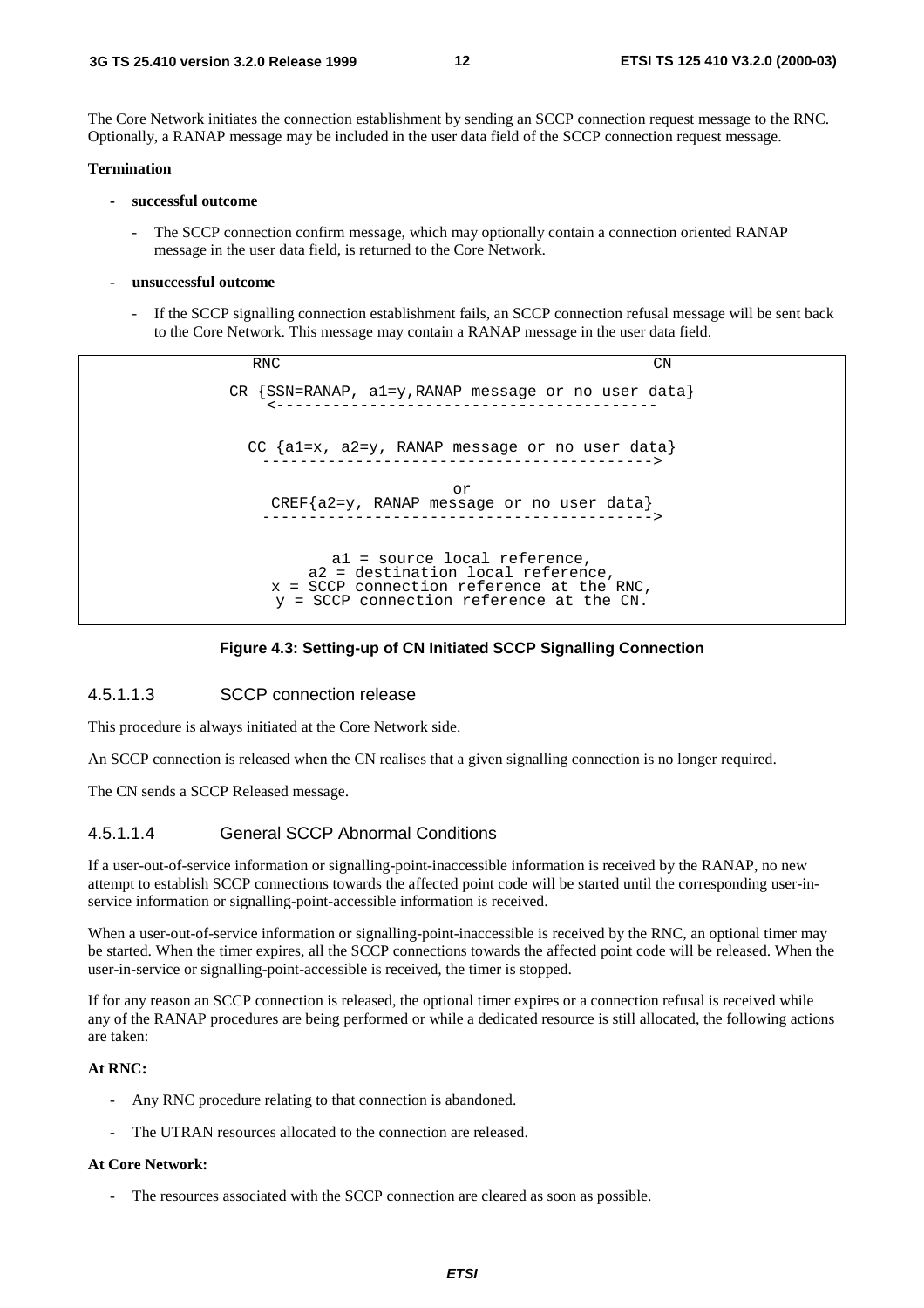#### 4.5.2 Use of Transport Network User Plane as User Data Bearer

#### 4.5.2.1 Use of AAL2

AAL2 is used as the user data bearer towards the CS domain.

Q.2630.1 is used as the protocol for dynamically setup AAL-2 connections over Iu towards the CS domain.

#### 4.5.2.2 Use of GTP-U

GTP-U is used as the user data bearer towards the PS domain.

RANAP Signalling is used to establish, modify and release the GTP-U tunnels towards the PS domain.

### 4.5.3 Use of Transport Network User Plane on Iu-BC

TCP/IP is used as the bearer for the radio network layer protocol over  $I_u$ -BC.

The TCP connection is normally established by the CN using standard TCP procedures.

A new TCP connection is established by the RNC only when there is information (e.g. failure or restart indications) that needs to be sent from RNC to the CN, and there is no existing TCP connection. The RNC shall establish the connection using standard TCP procedures.

The node that established the connection shall release the TCP connection.

## 5 Functions of the Iu Interface Protocols & Functional **Split**

### 5.1 General

This subclause defines the functional split between the core network and the UMTS radio access network. In addition, the possible interaction between the functions is defined. The functional split is shown in table 5.1.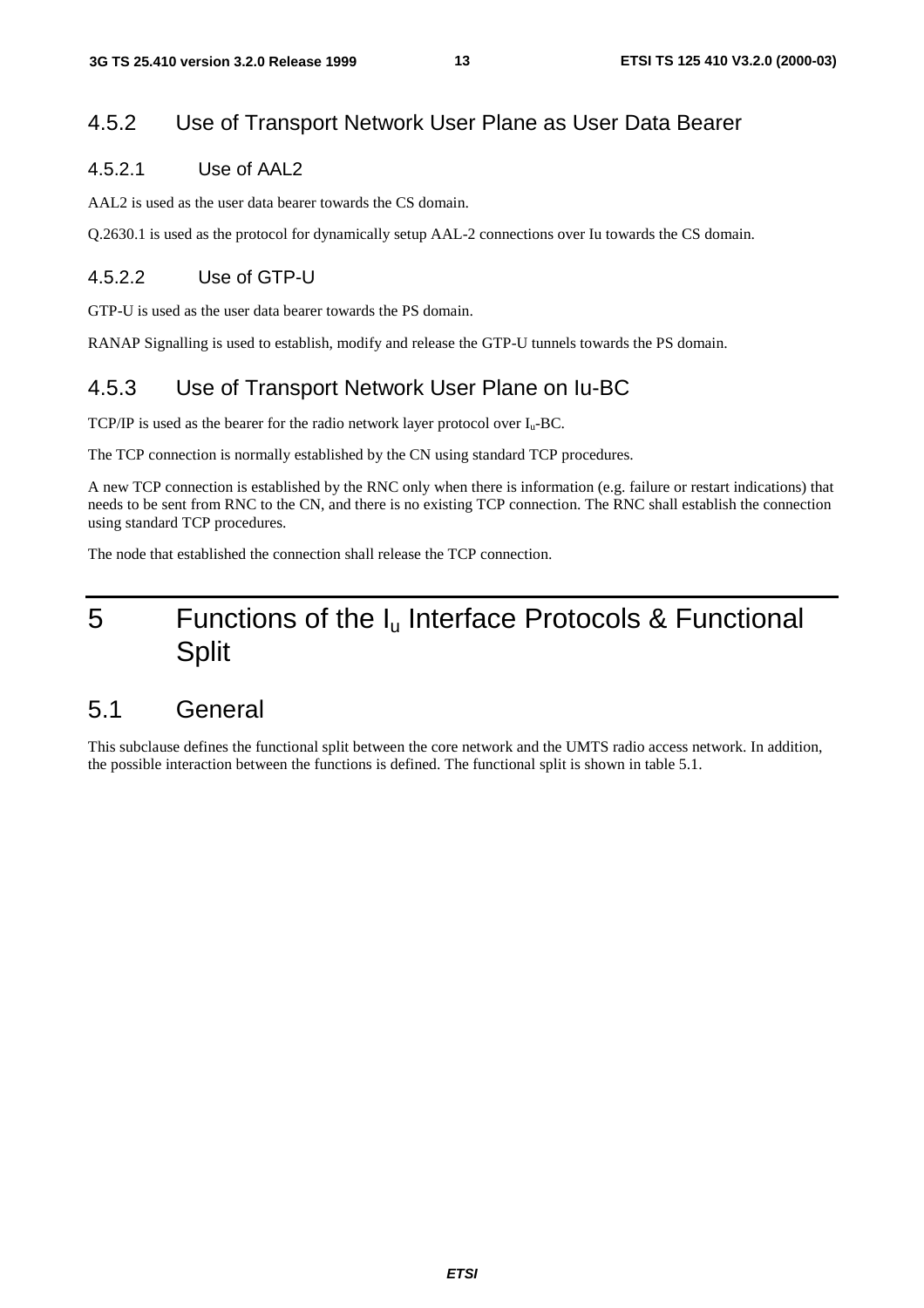| <b>Function</b>                                      | <b>UTRAN</b>            | CΝ |
|------------------------------------------------------|-------------------------|----|
| <b>RAB</b> management functions:                     |                         |    |
| RAB establishment, modification and release          | Χ                       | Χ  |
| RAB characteristics mapping lu transmission bearers  | $\overline{\mathsf{x}}$ |    |
| RAB characteristics mapping Uu bearers               | X                       |    |
| RAB queuing, pre-emption and priority                | X                       | X  |
|                                                      |                         |    |
| <b>Radio Resource Management functions:</b>          |                         |    |
| Radio Resource admission control                     | X                       |    |
| <b>Broadcast Information</b>                         | X                       | X  |
|                                                      |                         |    |
| Iu link Management functions:                        |                         |    |
| $Iu$ signalling link management                      | Χ                       | X  |
| ATM VC management                                    | X                       | Χ  |
| AAL2 establish and release                           | Χ                       | Χ  |
| AAL5 management                                      | X                       | X  |
| <b>GTP-U Tunnels management</b>                      | X                       | Χ  |
| <b>TCP Management</b>                                | X                       | X  |
| <b>Buffer Management</b>                             | Χ                       |    |
|                                                      |                         |    |
| Iu U-plane (RNL) Management:                         |                         |    |
| $Iu$ U-plane frame protocol management               |                         | X  |
| I <sub>u</sub> U-plane frame protocol initialization | X                       |    |
|                                                      |                         |    |
| <b>Mobility management functions:</b>                |                         |    |
| Location information reporting                       | X                       | X  |
| Handover and Relocation                              |                         |    |
| Inter RNC hard HO, lur not used or not available     | Χ                       | Χ  |
| Serving RNS Relocation (intra/inter MSC)             | Χ                       | X  |
| Inter system hard HO (UMTS-GSM)                      | X                       | X  |
| Paging Triggering                                    |                         | X  |
|                                                      |                         |    |
| <b>Security Functions:</b>                           |                         |    |
| Data confidentiality                                 |                         |    |
| Radio interface ciphering                            | Χ                       |    |
| Ciphering key management                             |                         | х  |
| User identity confidentiality                        | X                       | X  |
| Data integrity                                       |                         |    |
| Integrity checking                                   | х                       |    |
| Integrity key management                             |                         | х  |
|                                                      |                         |    |
| <b>Service and Network Access functions:</b>         |                         |    |
| CN Signalling data                                   | X                       | X  |
| Data Volume Reporting                                | X                       |    |
| <b>UE Tracing</b>                                    | X                       | X  |
| Location reporting                                   | X                       | X  |
|                                                      |                         |    |
| $Iu$ Co-ordination functions:                        |                         |    |
| Paging co-ordination                                 | X                       | X  |
|                                                      |                         |    |

#### **Table 5.1: Iu interface functional split**

## 5.2 RAB management Functions

#### 5.2.1 RAB establishment, modification and release function

The RAB, Radio Access Bearer, is defined to be set-up between UE and CN. Depending on subscription, service, requested QoS etc. different types of RABs will be used. It is the CN that controls towards the UTRAN the establishment , modification or release of a RAB.

The RAB identity is allocated by CN by mapping the value for the NAS Binding information (from the actual protocol IE for the respective CN domain) to the RAB ID as specified in [15]. The RAB identity is globally significant on both the radio bearer and on the Iu bearer for a given UE in a particular CN domain.

RAB establishment, modification and release is a CN initiated function.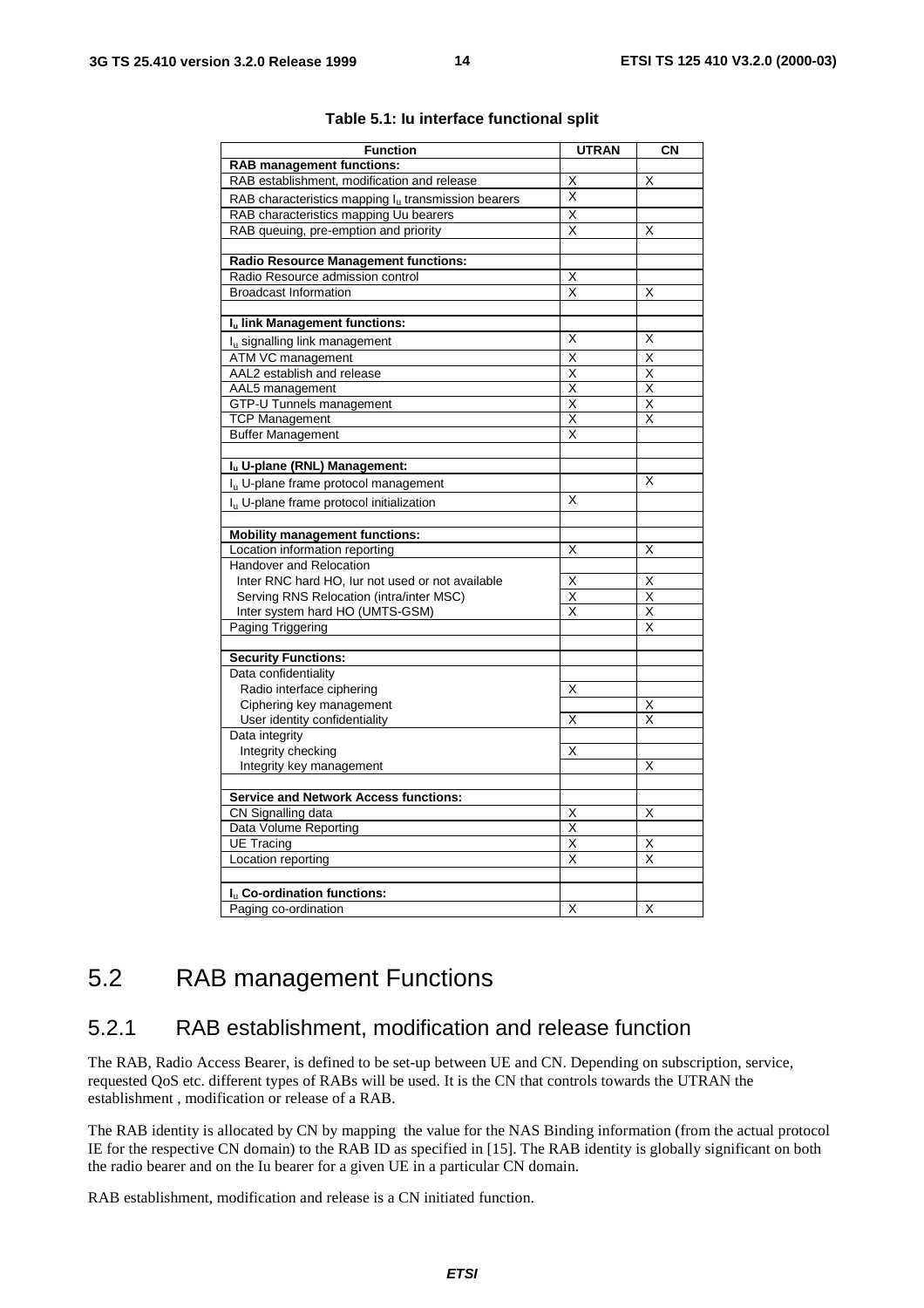RAB establishment, modification and release is a UTRAN executed function.

RAB release request is a UTRAN initiated function, triggered when UTRAN fails to keep the RAB established with the UE.

### 5.2.2 RAB characteristics mapping to Uu bearers function

The RAB characteristics mapping function is used to map the radio access bearers to the Uu bearers. The mapping is performed during the establishment of the RAB. UTRAN shall perform the mapping between the bearers.

RAB mapping to Uu transmission bearers is a UTRAN function.

## 5.2.3 RAB characteristics mapping to Iu transport bearers

The RAB characteristics mapping function is used to map the radio access bearers to the Iu interface transport bearers. The mapping is performed during the establishment of the RAB.

UTRAN shall perform this mapping between the bearers if AAL2 is used, since it is the UTRAN that establish the AAL2 connections.

In case of RAB towards the IP domain, UTRAN shall perform the mapping between the radio access bearers and the IP layer.

RAB characteristics mapping to Iu transport bearers is a UTRAN function.

## 5.2.4 RAB queuing, pre-emption and priority function

The allocation/retention priority level of a RAB is determined by the CN based on e.g. subscription information , QoS information etc. Accordingly, the CN shall request RAB establishment or modification with an indication of the priority level and the pre-emption capability of that RAB and the queuing vulnerability. Queuing and resource pre-emption shall be performed by UTRAN accordingly.

RAB queuing, pre-emption and allocation/retention priority handling is a UTRAN controlled function.

RAB queuing, pre-emption and allocation/retention priority setting is a CN function.

## 5.3 Radio Resource Management over Iu

### 5.3.1 Radio resource admission control

This function is used at radio access bearer establishment and it is divided in two parts:

a) Subscription based admission control

When CN receives a request to establish or modify a radio access bearer, the CN verifies if the subscriber is allowed to use a radio access bearer with the requested parameters. Based on the verification the CN will accept or reject the request. This part is called "Subscription based admission control" and it is handled by the CN.

b) Radio resource admission control

When UTRAN receives a request to establish or modify a radio access bearer from the CN, the current radio resource situation is analysed and the admission control either accepts or rejects the request. This part is called "Radio resource admission control" and it handled by the UTRAN. If the request is queued, this part is handled by the RAB queuing, pre-emption and priority function.

Part b) is only performed if CN accept the request to establish a radio access bearer.

### 5.3.2 Broadcast information management

This function consists in the broadcast from network toward UE of some information in the coverage area of the whole network or different parts of the network.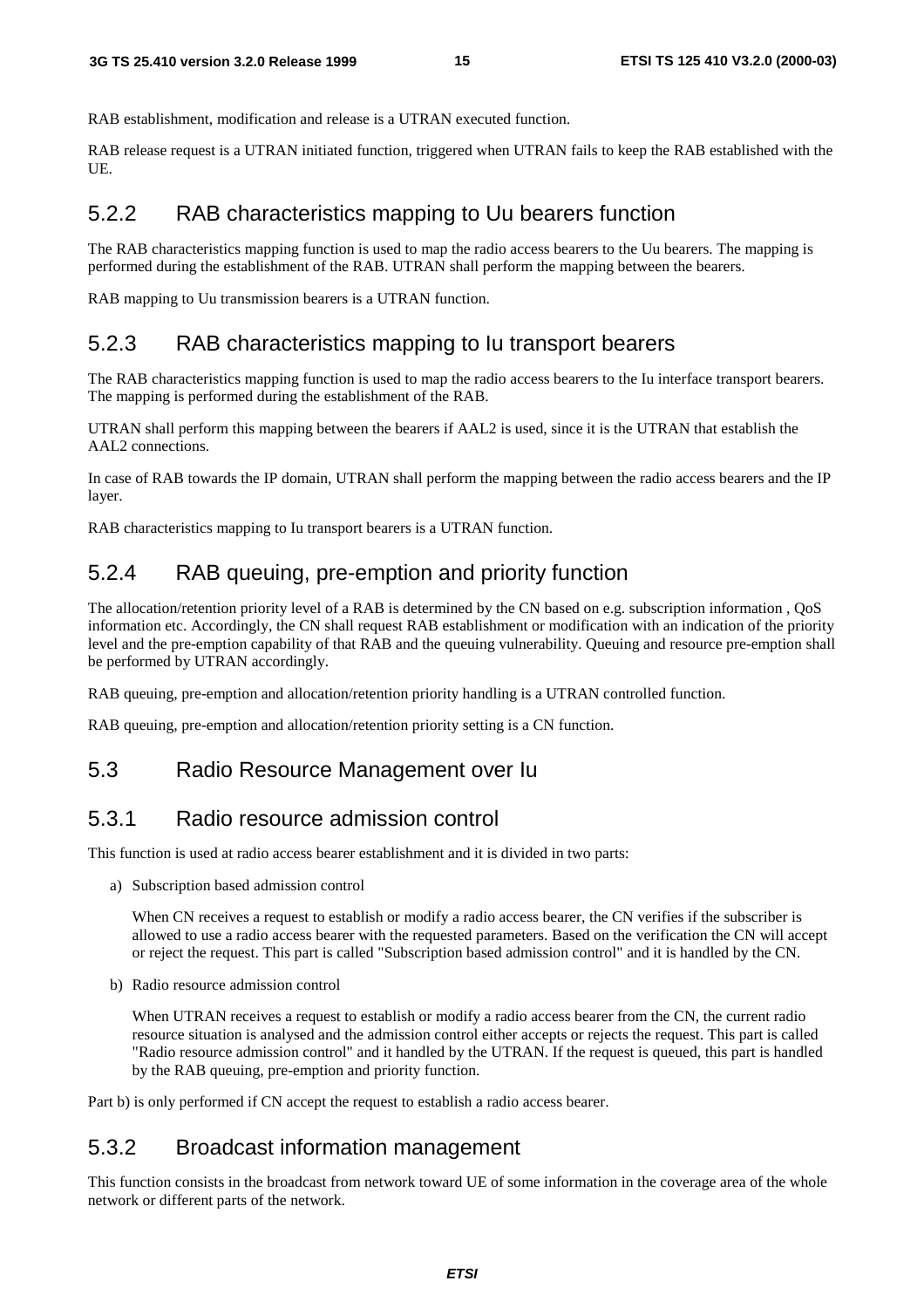There are three kinds of Broadcast information management. UTRAN broadcast information, CN broadcast information and Cell Broadcast information management. All UTRAN broadcast information management shall be handled locally within UTRAN. All CN related broadcast information and Cell Broadcast information is controlled by CN. UTRAN executes the broadcast of CN information and Cell Broadcast information.

## 5.4 Iu link Management functions

#### 5.4.1 Iu Signalling Link Management function

The  $I_{u}$  signalling link management function provides a reliable transfer of the radio network signalling between UTRAN and CN. Both CN and UTRAN manage the function.

This function is in particular responsible for Iu signalling connection establishment, which can be established either by the CN or the RNC and for  $I_u$  signalling connection release, which is controlled by CN possibly upon UTRAN request.

### 5.4.2 ATM Virtual Connection Management function

This function refers to handling of ATM Virtual Connections (VCs) between CN and UTRAN.

This function shall be used to establish, maintain and release the ATM VCs. For permanent VCs, it is regarded to be an O&M function.

This function also includes the selection of a Virtual Circuit to be used for a particular RAB. The selection of ATM VC upon an Iu radio access bearer service request, shall be done by UTRAN. The selected VC shall fulfil the requirements of the request. The VC may consist of several sublinks: such as SCCP connections, AAL2 connections or IP flows.

### 5.4.3 AAL2 connection establish and release function

This function is used to establish and release the AAL type 2 connections between CN and UTRAN upon an Iu radio access bearer service request. Both UTRAN and CN are taking part in the establishment of AAL2 connection. UTRAN shall initiate both establishment and release of AAL2 connections. The use of AAL2 for Iu transmission bearers depends on type of CN.

### 5.4.4 AAL5 management function

AAL5 connections between CN and UTRAN shall be pre-configured at system initialisation. Basic configuration is PVCs. For user data, SVC is possible.

The AAL5 management is a function handled by both the CN and the UTRAN.

#### 5.4.5 GTP-U tunnels management function

This function is used to establish and release GTP-U tunnels between CN and UTRAN upon a radio access bearer service request. This involves assigning a tunnel identifier for each direction and the creation of a context containing the tunnel information. The tunnel identifier for the downlink is allocated by the UTRAN, and the tunnel identifier for the uplink is allocated by the CN. Both CN and UTRAN should maintain the context. The use of GTP-U for I<sub>u</sub> transport bearers depends on type of CN.

### 5.4.6 TCP Management Function

This function is used to establish and release the TCP connections between CN and UTRAN over  $I_{u}$ -BC.

The TCP management function exists in both UTRAN and CN.

#### 5.4.7 Buffer Management

Congestion control shall be performed over the Iu user plane using buffer management and no flow control.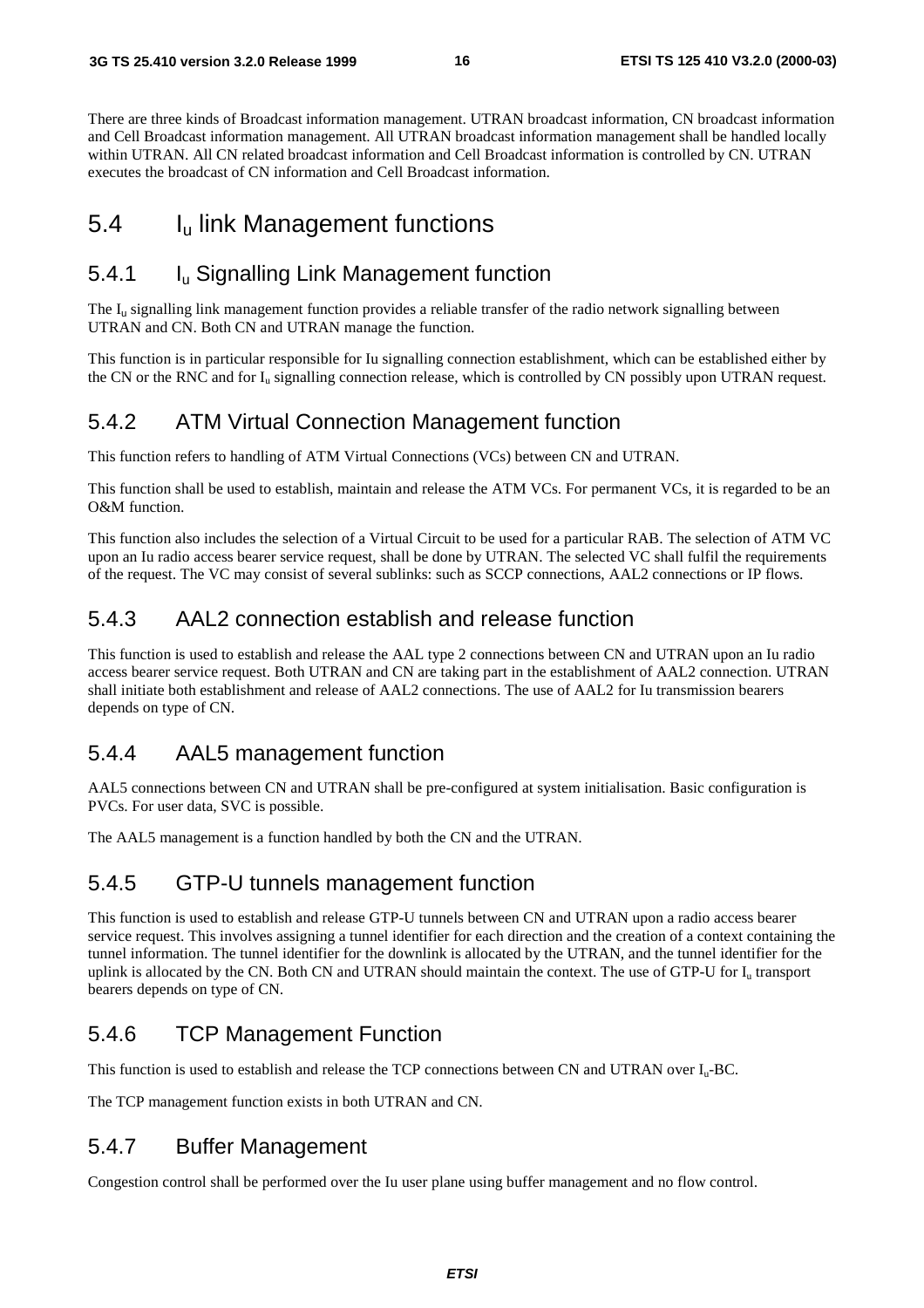This function includes buffers to store received packet data units that at reception can not be processed due to e.g. congestion. In UTRAN, there must be a buffer management function handling received packets from the peer CN node.

The used mechanism is not in the scope of this document and not relevant to be standardised.

Buffer management is a UTRAN function.

## 5.5 Iu U-plane (RNL)Management Functions

#### 5.5.1 Iu U-plane frame protocol mode selection function

The  $I_{\rm u}$  UP in the Radio Network Layer provides modes of operation that can be activated on RAB basis. For a given RAB, the  $I_u$  UP operates either in a Transparent or in Support mode.  $I_u$  U-plane frame protocol mode is selected by the CN.

This function is a CN function.

#### 5.5.2 Iu U-plane frame protocol initialisation

 $I<sub>u</sub>$  U-plane frame protocol is initialised by the UTRAN.

### 5.6 Mobility Management Functions

#### 5.6.1 Location information update function

Some functionality within the CN, needs information about the present location of active UE, i.e. UE with established signalling connection. The Location information update function is used to transfer this information from the UTRAN to the CN. It is the UTRAN responsibility to send this information initially at the signalling connection establishment for an UE and at any change of the UE location as long as the signalling connection exists. For this function, the location information shall be at Location and Routing Area level.

#### 5.6.2 Handover and Relocation functions

#### 5.6.2.1 Inter RNC hard HO function, Iur not used or not available

This functionality includes procedures for handover from one RNC to other RNC when Iur interface is not used or is not available, i.e. soft handover is not possible. The connection is switched in the CN, so both UTRAN and CN are involved. Both intra and inter CN entity cases are applicable.

#### 5.6.2.2 Serving RNS Relocation function

This functionality allows moving the Serving RNS functionality from one RNC to an other RNC, e.g. closer to where the UE has moved during the communication. The Serving RNS Relocation procedure may be applied when active cell management functionality has created a suitable situation for it. Both UTRAN and CN are involved.

#### 5.6.2.3 Inter system Handover (e.g. GSM-UMTS) function

Inter system handover is performed when a mobile hands over between cells belonging to different systems such as GSM and UMTS. This may imply also a change of radio access type. For intersystem handover between UMTS and GSM, the GSM procedures are used with the GSM network. Both UTRAN and CN are involved.

NOTE: The GSM BSSMAP procedures are outside the scope of this specification.

#### 5.6.3 Paging Triggering

The Core Network shall, when considered necessary, trigger the Location/Routing/RNC Area paging in the UTRAN system.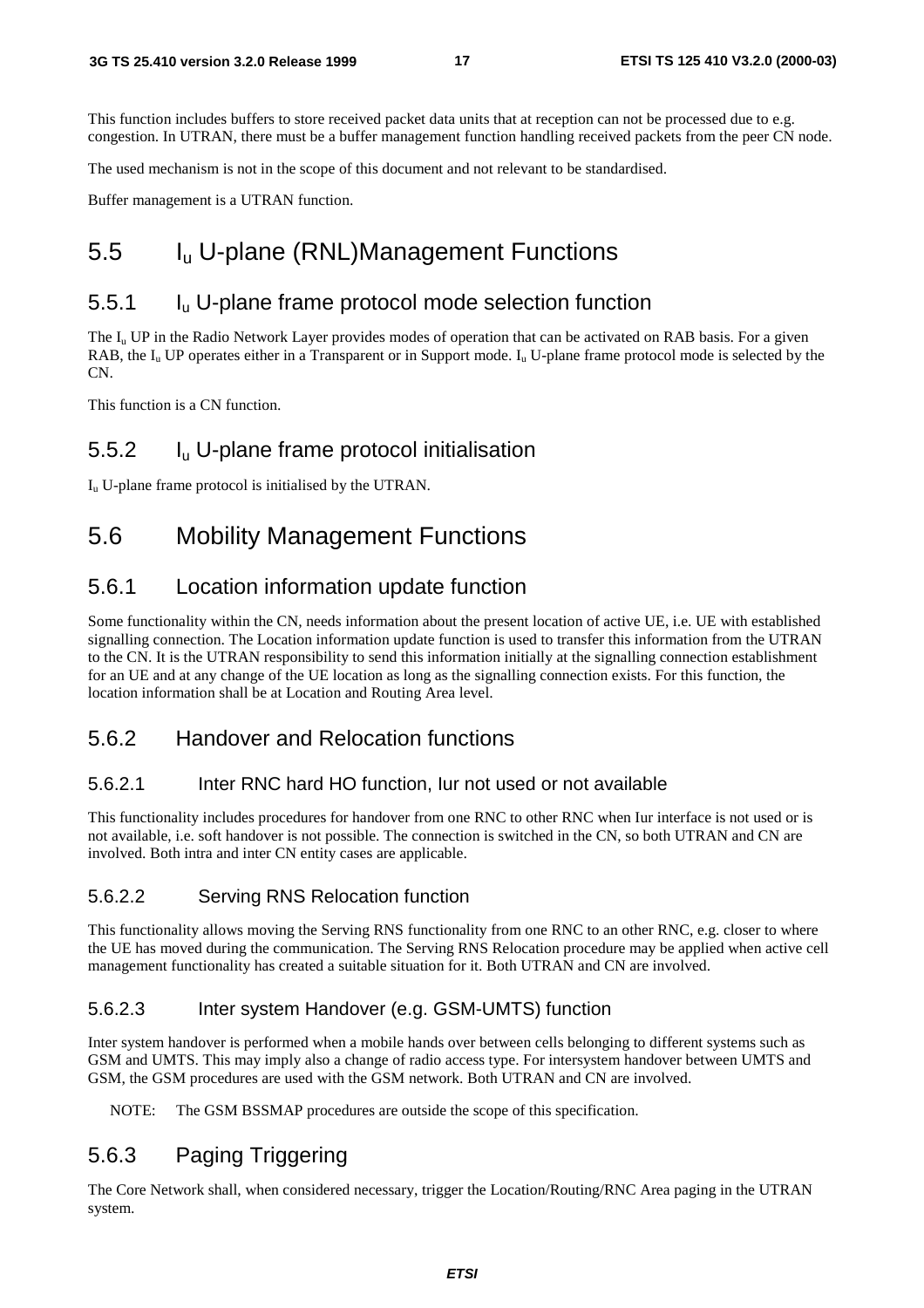## 5.7 Security Functions

#### 5.7.1 Data Confidentiality

#### 5.7.1.1 Radio interface ciphering function

The radio interface shall be ciphered upon request of the Core Network. Both Signalling and user data may be subject to ciphering. The ciphering shall be done within UTRAN.

#### 5.7.1.2 Ciphering key management function

The ciphering key and the permitted algorithm shall be supplied by the CN. UTRAN selects the used algorithm.

#### 5.7.2 Data integrity

#### 5.7.2.1 Integrity checking

The purpose of the integrity check is to make sure that the signalling continues between the same elements as by authentication. The integrity check shall be done within the UTRAN.

#### 5.7.2.2 Integrity key management

The integrity key and the permitted algorithm shall be supplied by the CN. UTRAN selects the used algorithm.

### 5.8 Service and Network Access Functions

#### 5.8.1 Core Network signalling data transfer function

The NAS CN signalling data such as Call Control (CC), Session Management (SM), Mobility Management (MM), Short Message Services Point to Point and Supplementary Services (SS) shall be transparently conveyed over the  $I_{u}$ interface. The signalling information shall be conveyed transparently over the same Iu interface channel that is used for the UTRAN-CN signalling.

#### 5.8.2 Data Volume Reporting

The data volume reporting function is used to report the volume of unacknowledged data to the CN. The function shall be in the UTRAN and is triggered from the CN.

#### 5.8.3 UE Tracing

This feature allows tracing of various events related to the UE and its activities. This is an O&M functionality.

#### 5.8.4 Location reporting function

The positioning function performs the determination of the geographical position for an UE. The location reporting function transfer the positioning information between the UTRAN and the CN according to CN commands. This function involves UTRAN and CN.

### 5.9 Co-ordination Functions

#### 5.9.1 Paging Co-ordination function

The two CN domain architecture implies need for a page co-ordination, i.e. handling of page triggered by one CN node when UE has a signalling connection to the other CN node. The paging co-ordination is performed by UTRAN and/or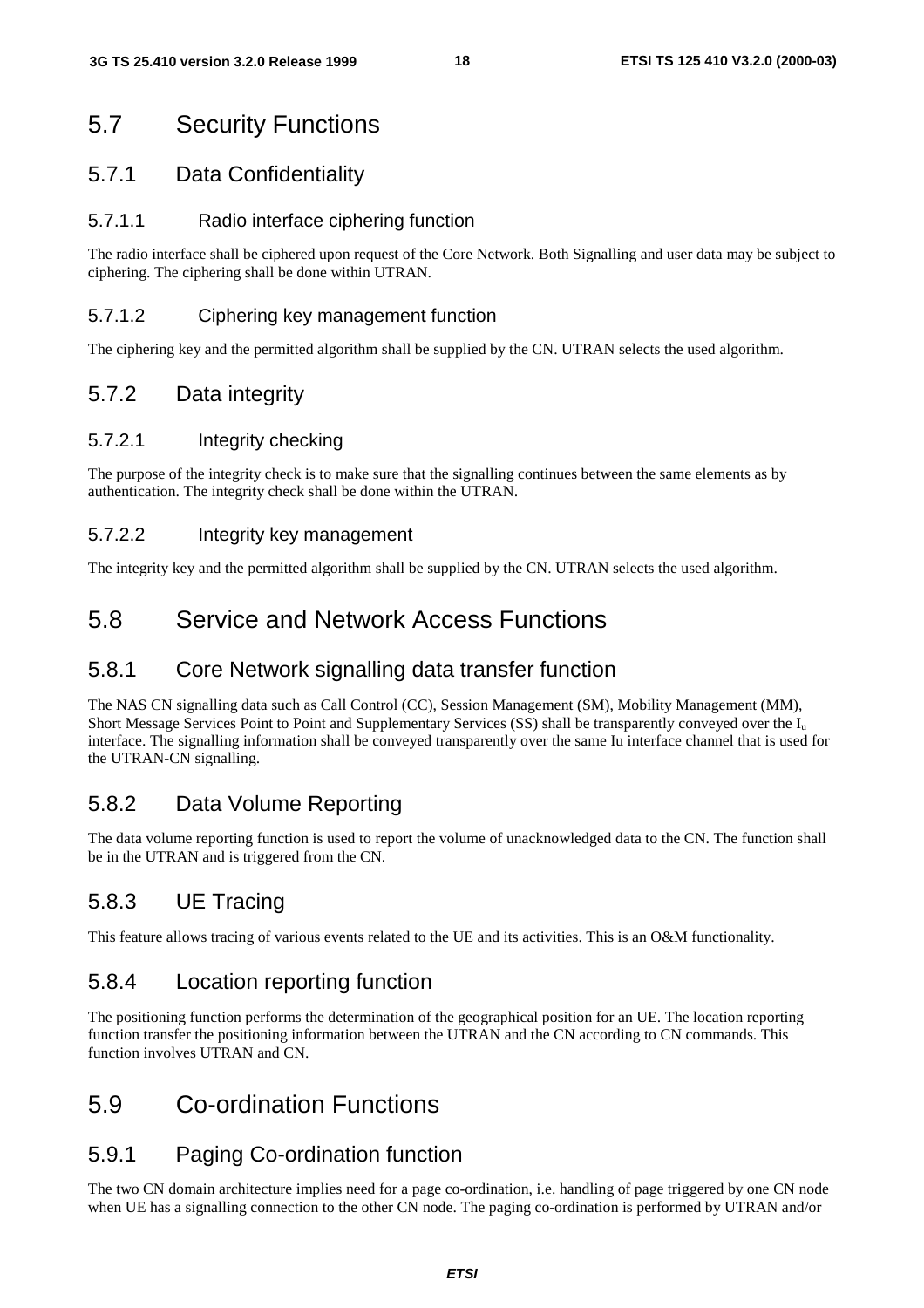optionally by CN. The Common ID is used for UTRAN paging co-ordination. The CN provides the UTRAN with the Common ID.

The paging co-ordination is a UTRAN function. Optionally the paging co-ordination may be performed in the CN.

## 6 I<sub>u</sub> Interface Protocol Structure

### 6.1 General

The Radio Network signalling over Iu consists of the Radio Access Network Application Part (RANAP). The RANAP protocol consists of mechanisms to handle all procedures between the CN and UTRAN. It is also capable of conveying messages transparently between the CN and the UE without interpretation or processing by the UTRAN.

Over the  $I_u$  interface the RANAP protocol is, e.g. used for:

- Facilitate a set of general UTRAN procedures from the Core Network such as paging -notification as defined by the notification SAP in [3].
- Separate each User Equipment (UE) on the protocol level for mobile specific signalling management as defined by the dedicated SAP in [3].
- Transfer of transparent non-access signalling as defined in the dedicated SAP in [3].
- Request of various types of UTRAN Radio Access Bearers through the dedicated SAP in [3].
- Perform the SRNS Relocation function.

The Radio Access Bearers are provided by the Access Stratum.

Over Iu-BC, a datagram mechanism is used, so there is no clear separation of control and user planes, and the SABP protocol is used for data transfer and signalling.

### 6.2 Iu-CS

Figure 6.1 shows the protocol structure for  $I_u$ -CS, following the structure described in [1].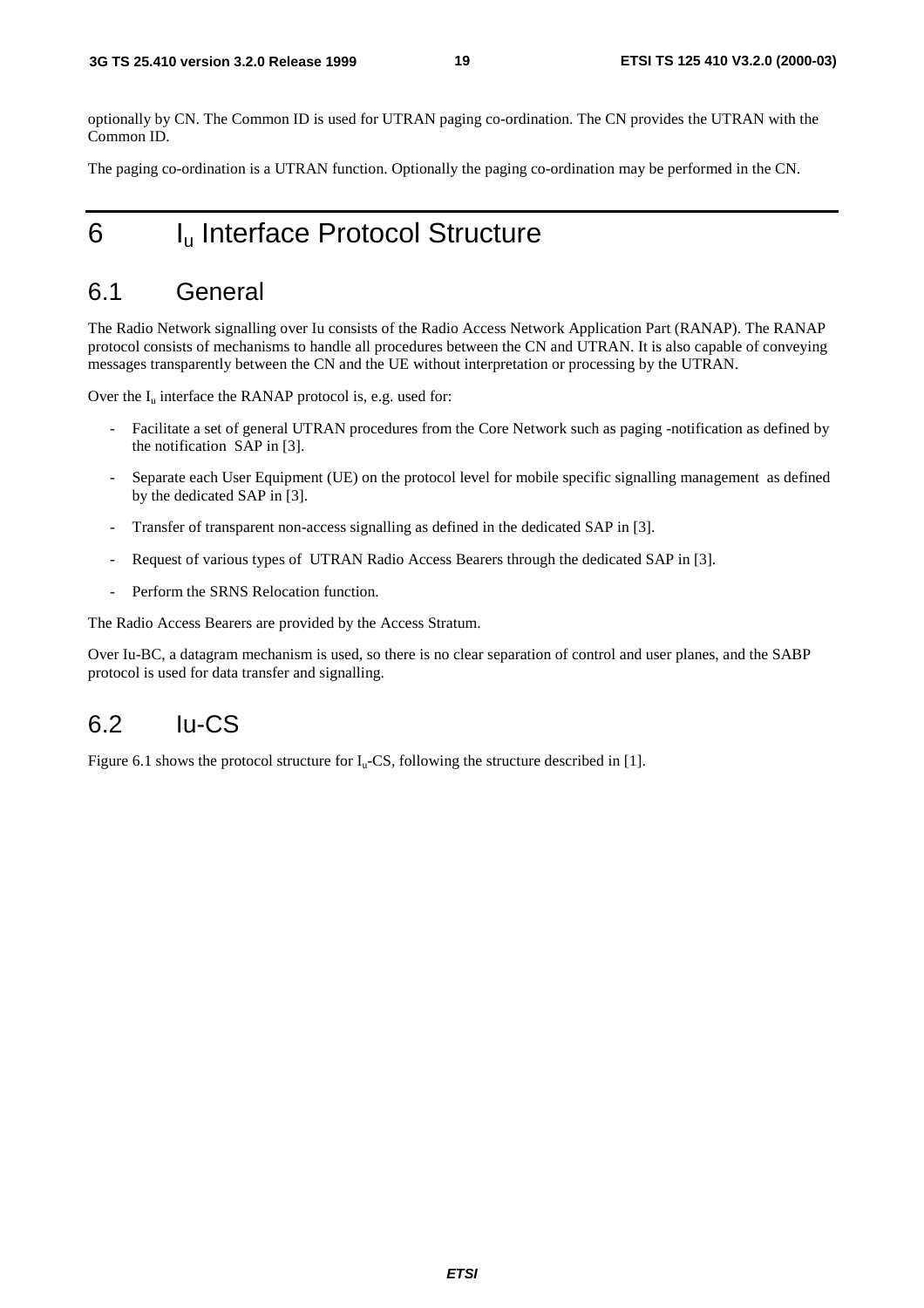

**Figure 6.1: Iu –Interface Protocol Structure towards CS Domain**

## 6.3 Iu-BC

Figure 6.2 shows the protocol structure for the  $I_u$ -BC.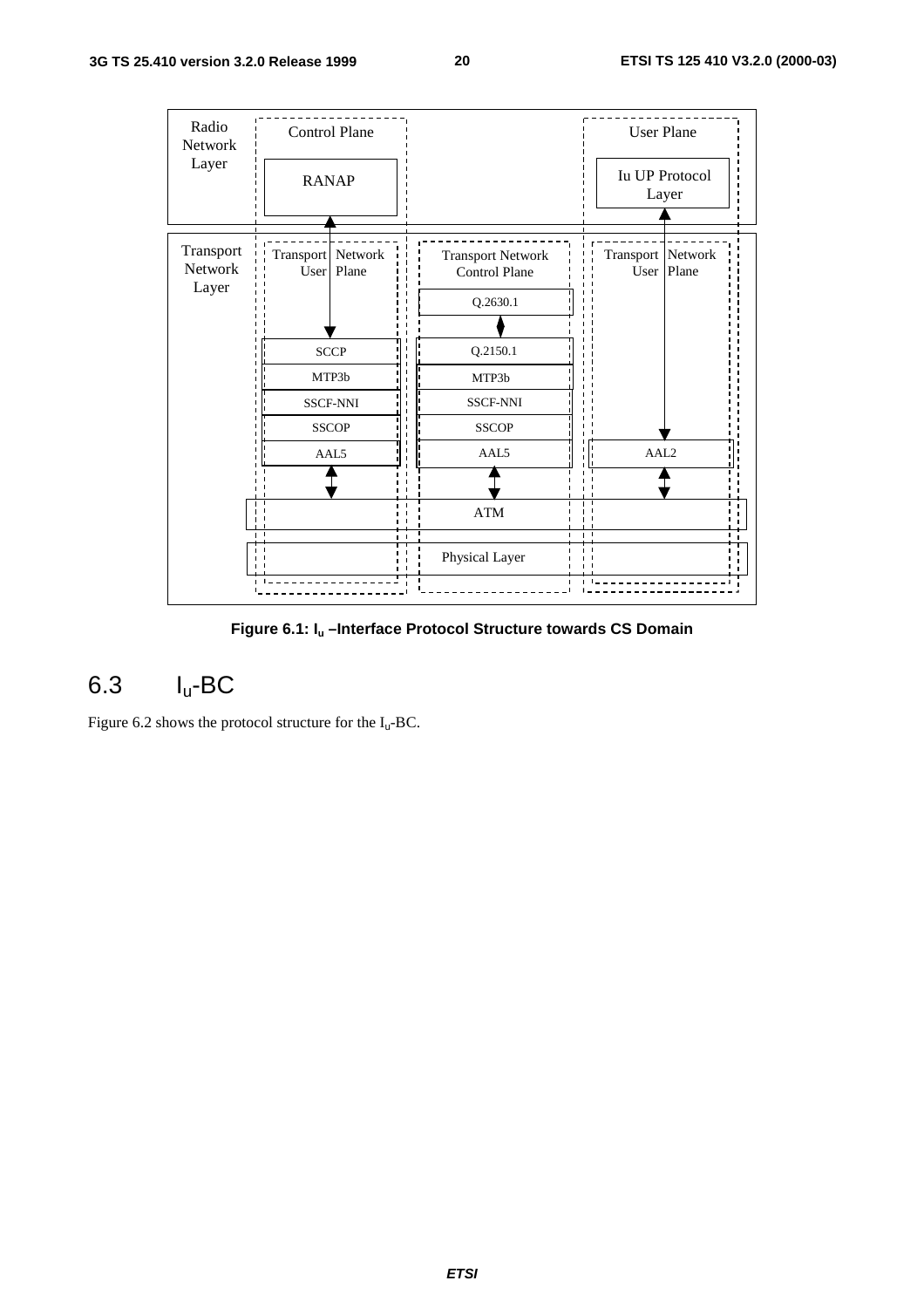

#### Figure 6.2: I<sub>u</sub> Interface Protocol Structure towards Broadcast Domain

## 6.4 Iu-PS

Figure 6.3 shows the protocol structure for Iu-PS, following the structure described in [1].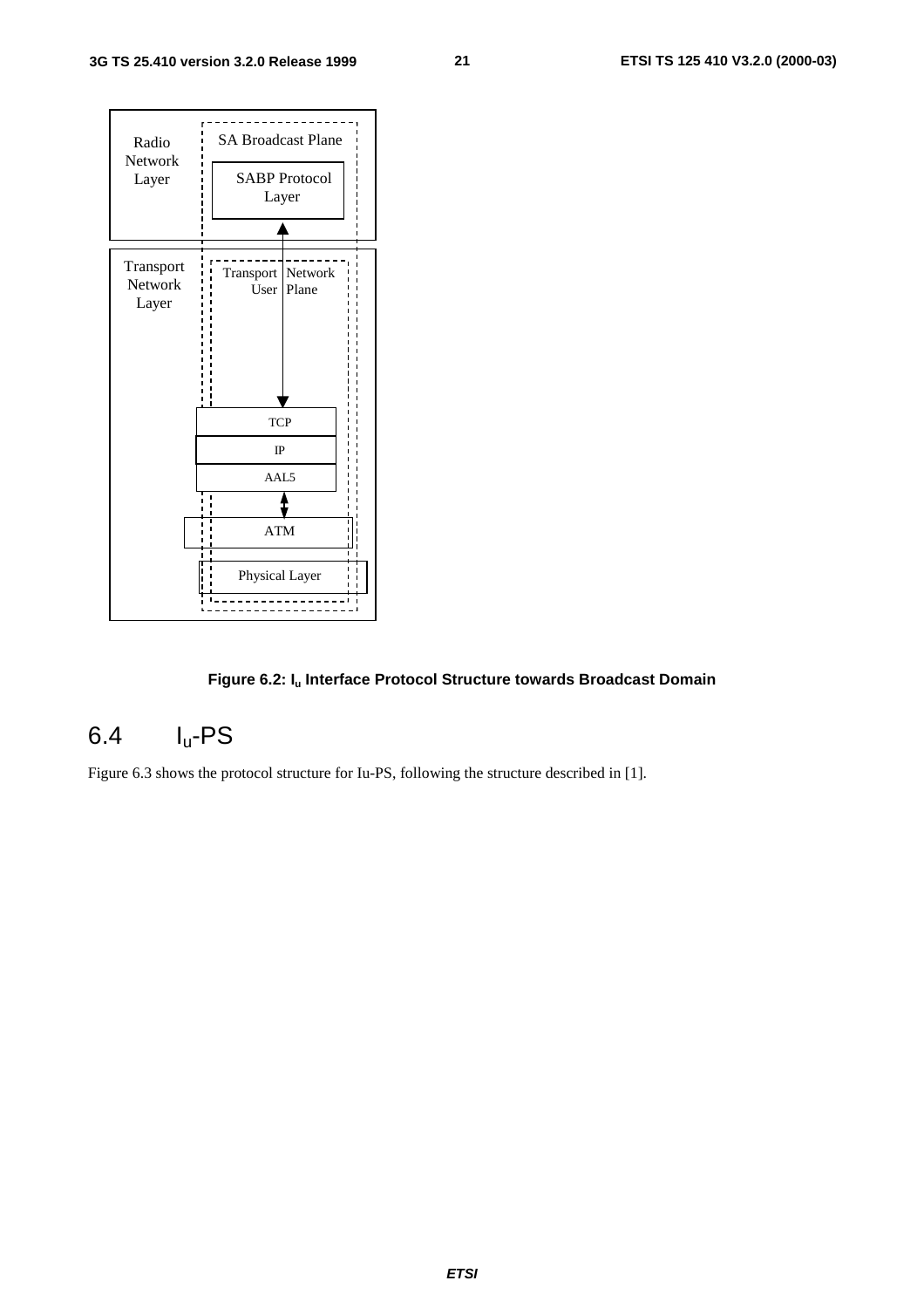

**Figure 6.3: Iu Interface Protocol Structure towards PS Domain**

## 7 Other I<sub>u</sub> Interface Specifications

## 7.1 UTRAN I<sub>u</sub> Interface: Layer 1 (UMTS 25.411)

UMTS 25.411 [4] specifies the range of physical layer technologies that may be used to support the Iu interface.

## 7.2 UTRAN Iu Interface: Signalling Transport (UMTS 25.412)

UMTS 25.412 [5] specifies the signalling bearers for the RANAP and transport network control plane protocols for both Iu-PS and Iu-CS.

## 7.3 UTRAN Iu Interface: RANAP Specification (UMTS 25.413)

UMTS 25.413 [6] specifies the RANAP protocol for radio network control plane signalling over the Iu interface.

## 7.4 UTRAN I<sub>u</sub> Interface: Data Transport and Transport Signalling (UMTS 25.414)

UMTS 25.414 [7] specifies the transport bearers for the user plane of the Iu interface. It also specifies the protocol used to control these transport bearers.

**ETSI**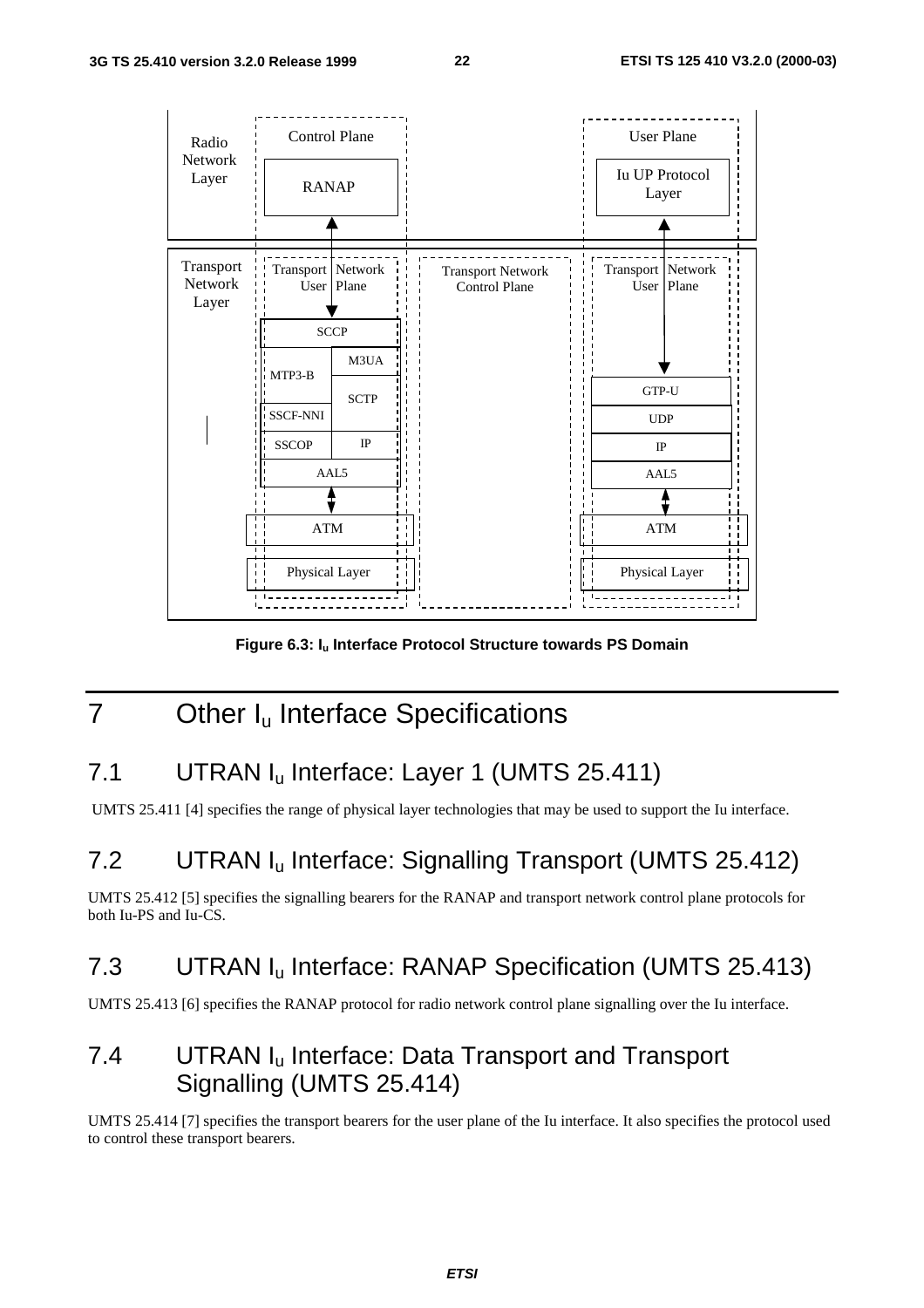## 7.5 UTRAN I<sub>u</sub> Interface: CN-UTRAN User Plane Protocol (UMTS 25.415)

UMTS 25.415 [8] specifies the user plane frame handling protocol for the Iu interface.

## 7.6 UTRAN Iu Interface: Service Area Broadcast Protocol SABP (UMTS 25.419)

UMTS 25.419 [14] specifies the communication requirements over the Iu interface towards the BC domain.

## 7.7 Summary

The present document, UMTS 25.410, specifies the general aspects and principles of the  $I_u$  interface as a whole.

The relationship between the other technical specifications that define the UTRAN Iu interface is shown in figure 7.1.



**Figure 7.1: Summary of Iu Interface Specification Structure**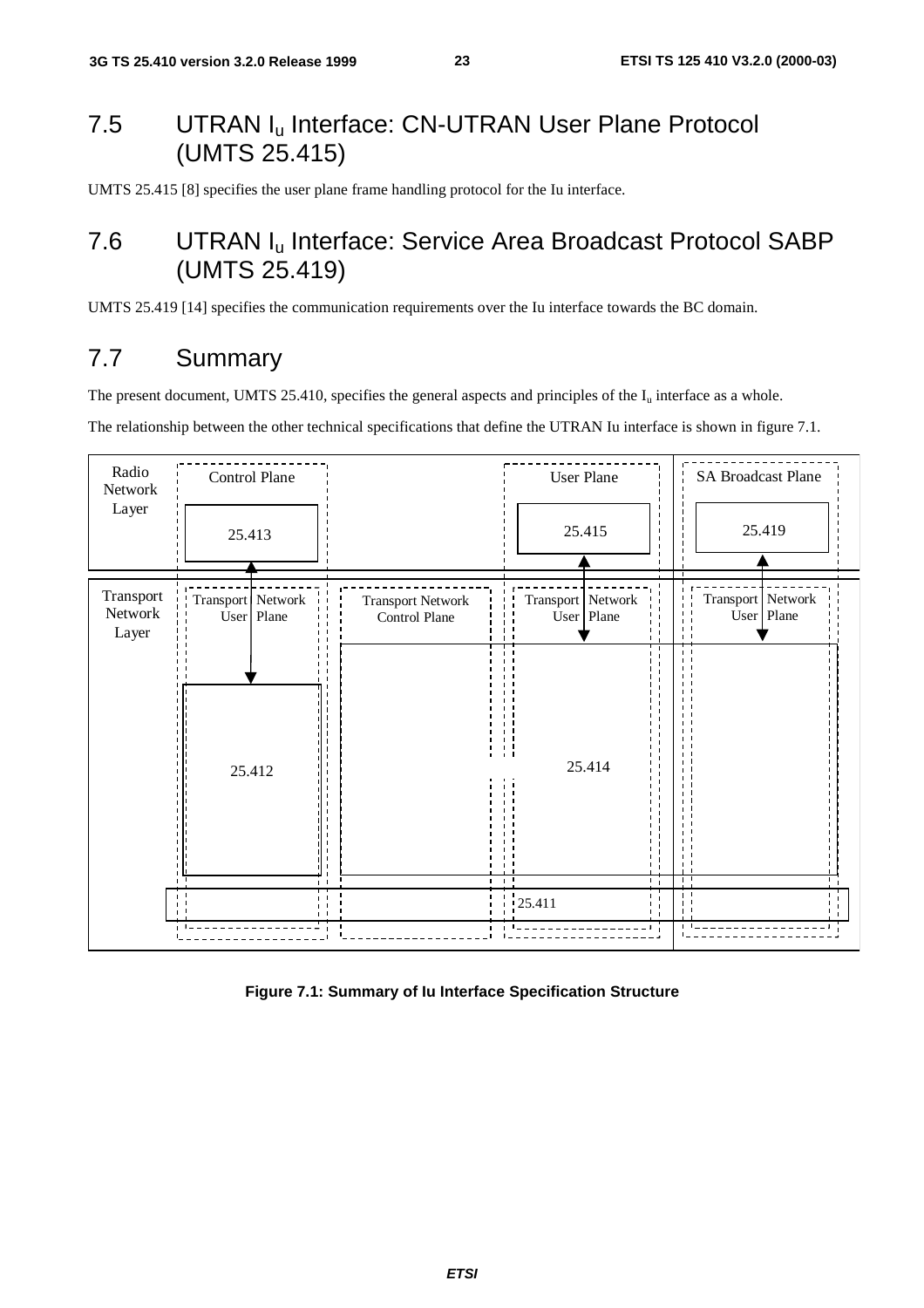## Annex A (informative): Change history

| <b>Change history</b> |         |     |          |             |                                                        |
|-----------------------|---------|-----|----------|-------------|--------------------------------------------------------|
| TSG RAN#              | Version | CR. | Tdoc RAN | New Version | Subject/Comment                                        |
| <b>RAN 05</b>         | -       |     |          | 3.0.0       | Approved at TSG RAN #5 and placed under Change Control |
| <b>RAN 06</b>         | 3.0.0   |     |          | 3.1.0       | Approved at TSG RAN #6 and placed under Change Control |
| <b>RAN 07</b>         | 3.1.0   | . . |          | 3.2.0       | Approved at TSG RAN #7                                 |